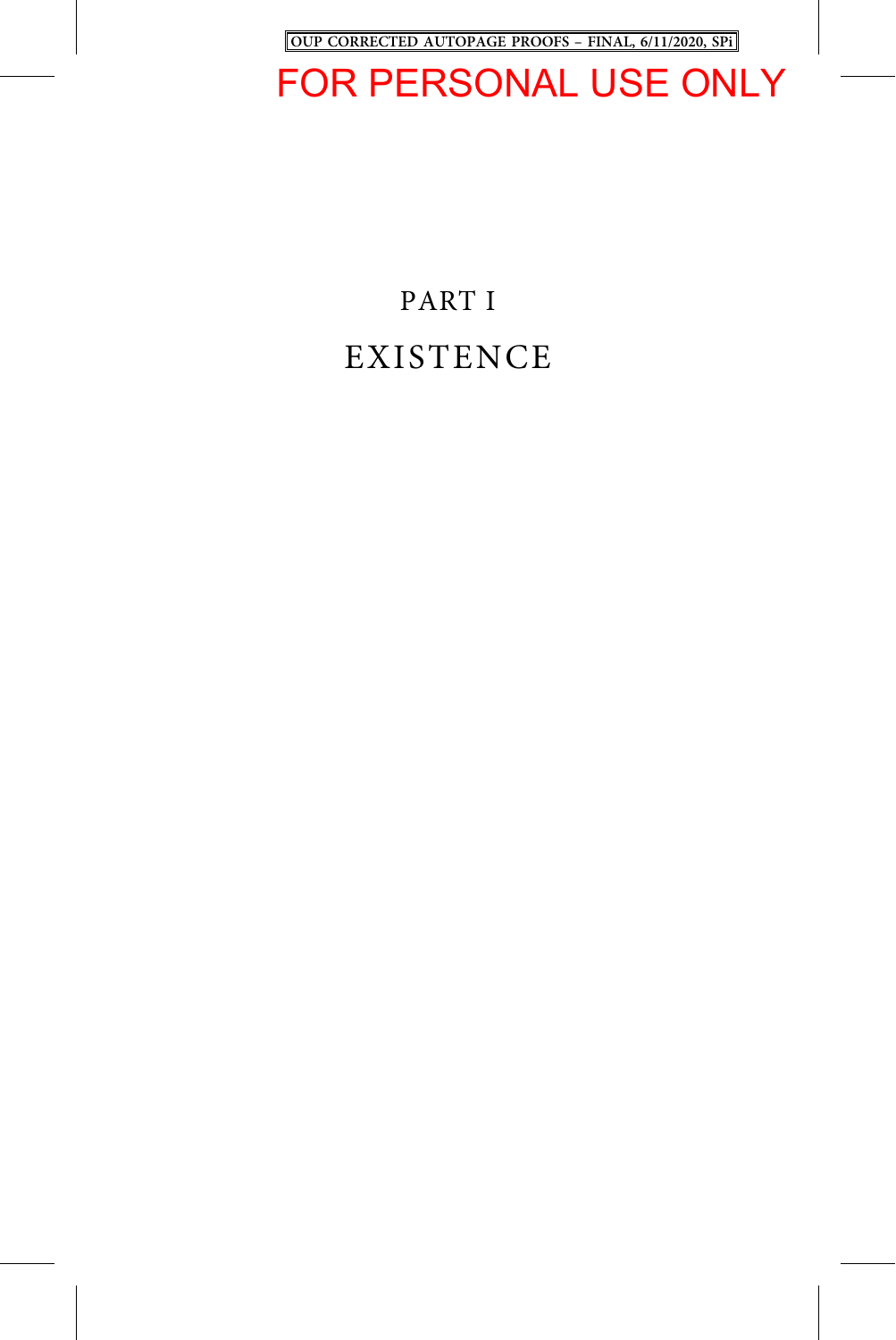# FOR PERSONAL USE ONLY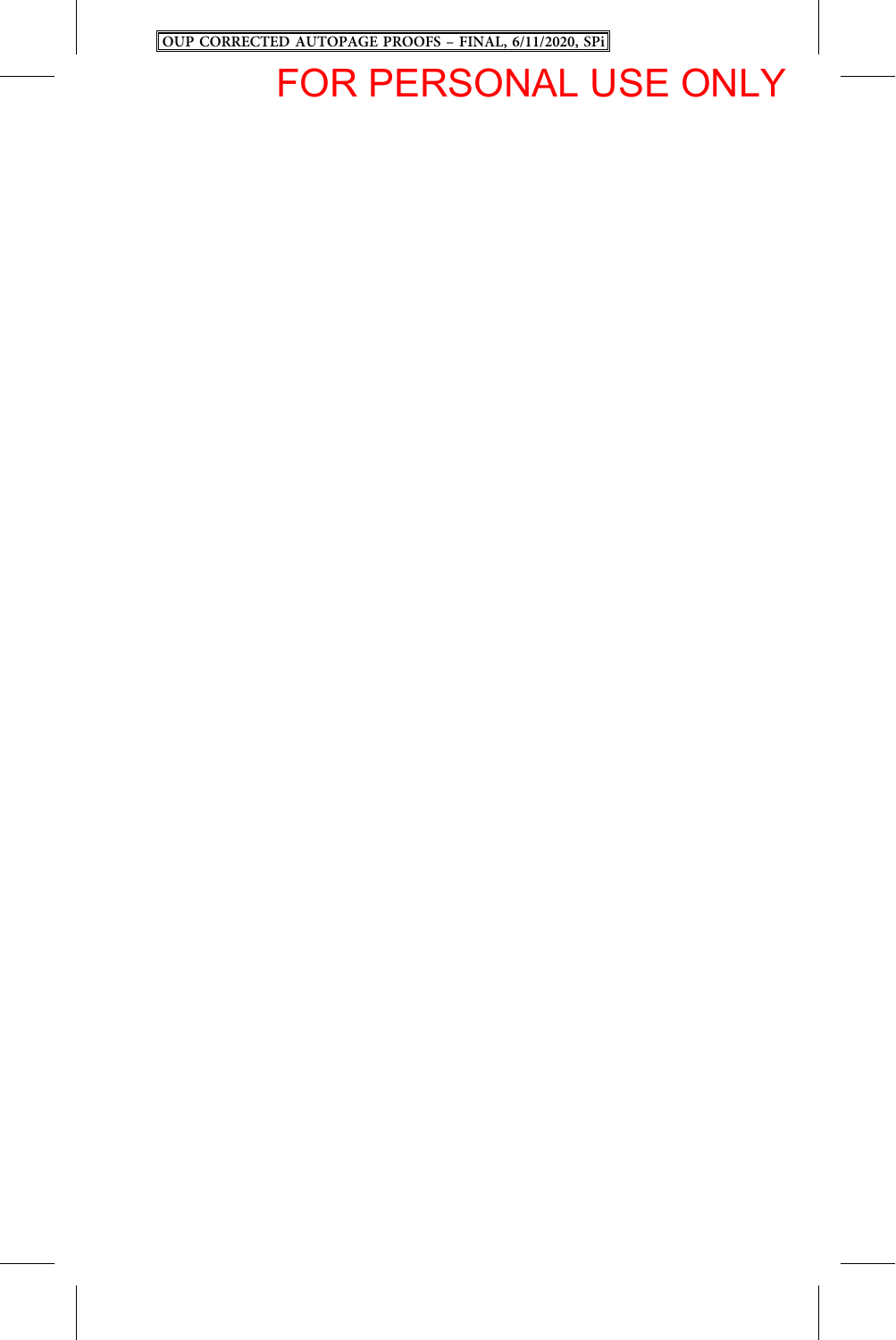1

## **Truthmakers and Easy Ontology**

Amie L. Thomasson

Quine's "On What There Is" initiated a heyday for existence questions. For decades, the central task of ontology was seen as answering questions about what exists, by seeking a 'best theory' and determining its ontological commitments. And so there followed decades of inquiry into whether our best theory will tell us that there are possible worlds, persons, artifacts, mereological sums, works of art, and so on.

But those days are fading.

One reason existence questions are fading from interest is the increasing sympathy for the thought that many existence questions are easy to answer—and in the affirmative. Kit Fine, for example, accepts that "given the evident fact that there is a prime number greater than 2, it trivially follows that there is a number . . . and similarly, given the evident fact that I am sitting on a chair, it trivially follows that there is a chair" (2009a, 158). Jonathan Schaffer similarly accepts that questions about the existence of numbers, properties, mereological sums and the like, "are trivial, in that the entities in question obviously do exist" (2009a, 357).

One reason many existence questions seem 'easy' to answer is that we can often make what seem to be trivial inferences from uncontested truths to claims that numbers, properties, or other 'controversial' entities exist. Bob Hale and Crispin Wright (2001) famously made the case in the philosophy of mathematics. An uncontroversial claim such as "The cups and saucers are equinumerous", they argued, may be combined with Hume's Principle ("The number of ns = the number of ms iff the ns and ms are equinumerous") to derive the claim "The number of cups=the number of saucers", in which we seem to have a true identity claim with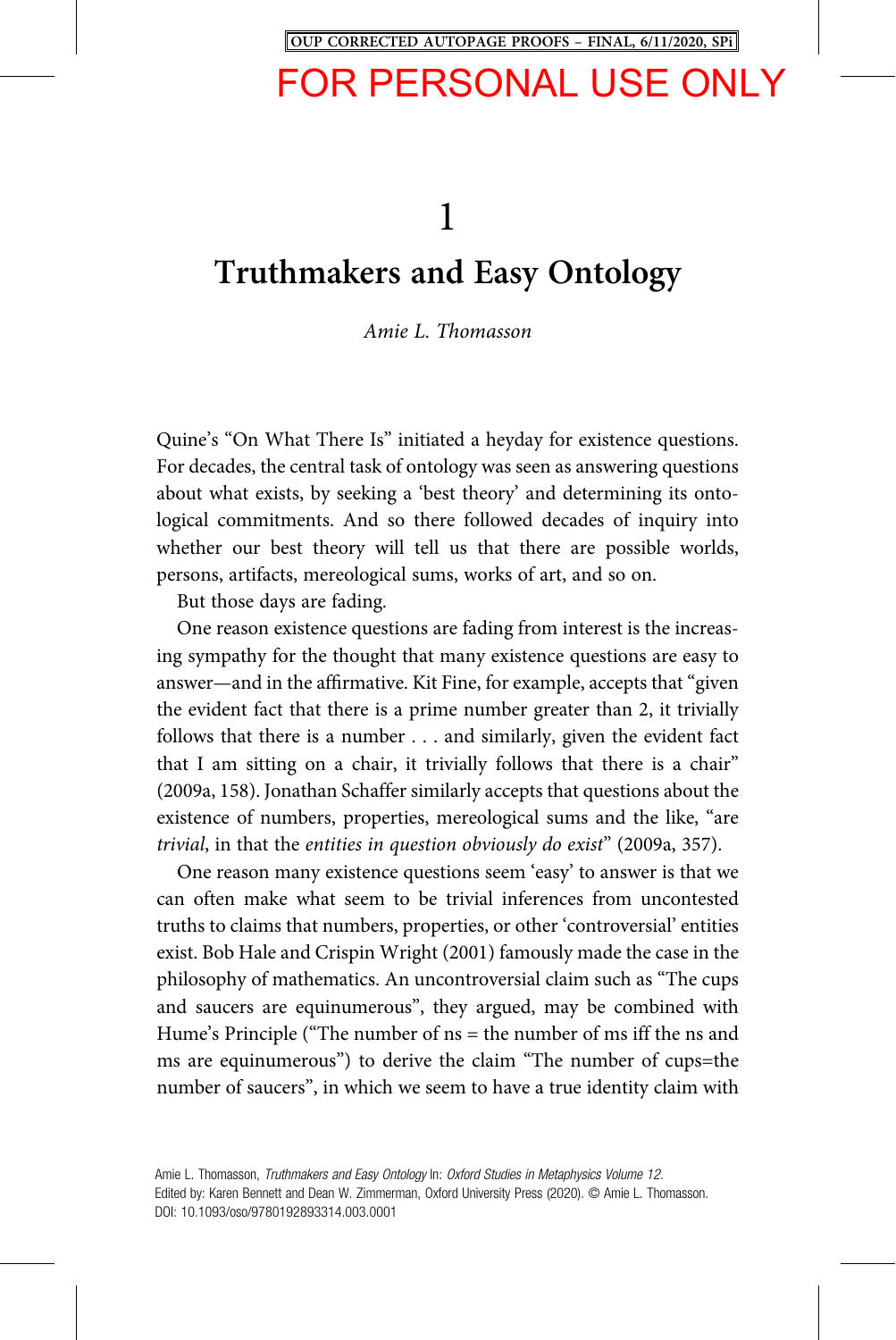#### 4 AMIE L. THOMASSON

singular terms that refer to numbers. Stephen Schiffer (2003) generalized the approach, arguing that what he called 'something from nothing' inferences could in each case take us from an uncontroversial claim that involved no terms for properties, propositions, states, etc. to one that does include such new terms, which are seemingly guaranteed to refer. So, for example, we can make the inference from 'Snow is white' to 'Snow has the property of being white'—and while the latter is intuitively redundant with respect to the former, it apparently includes a new referring term for a property of being white. In Ontology Made Easy (2015), I further generalized such easy arguments for existence—expanding them to include arguments for concreta as well as abstracta—and defended them against a range of objections.

One common response to such easy arguments is to allow that questions about what exists are easy to answer, and that, as a result, the proper, interesting project of ontology must lie elsewhere than in determining what exists. A common suggestion—particularly among those metaphysicians who follow the lead of Armstrong more than of Quine is to say that the project of ontology should instead be thought of as the search for truthmakers. As Ross Cameron puts it:

one particularly pleasing metametaphysical feature of the truthmaking account [is that] it allows us to recognize that existential questions can often times be easy—sometimes to the point of triviality—to answer, while still allowing that there is a deep, difficult and interesting ontological project to be undertaken. (forthcoming, 7)

That project is answering the truthmaker question: "What makes what true?"

In many ways the truthmaker theorist and the easy ontologist are allies. Both reject the Quinean criterion of ontological commitment, on grounds that it makes irrelevant grammatical differences implausibly lead to huge differences in our ontological commitments (see Armstrong 2004, 23; Alston 1958, 13–14). Both deny that ontology should be concerned with deep questions about what exists, as existence questions are typically easy to answer, and both are happy to accept a broadly permissive view about what exists.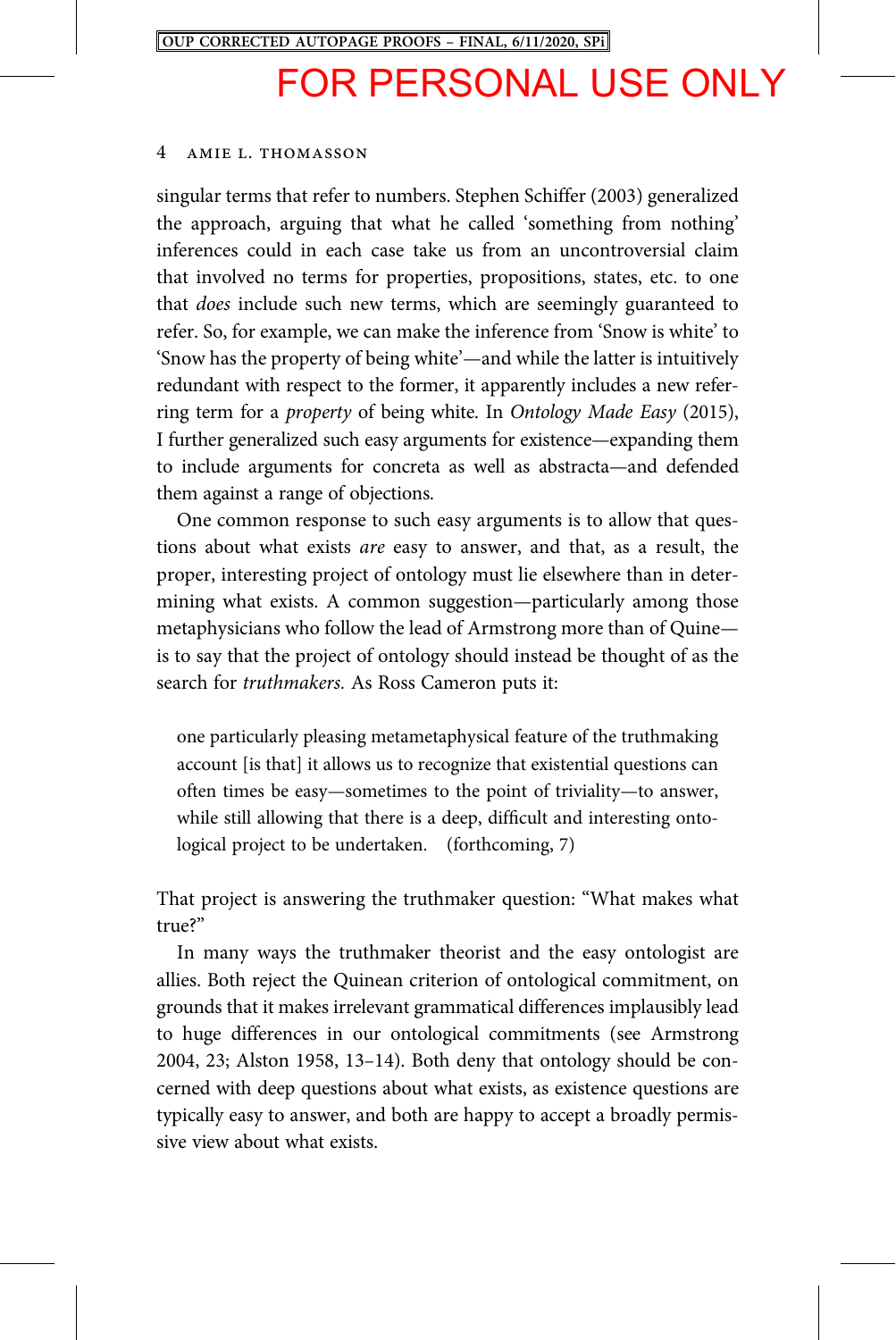# FOR PERSONAL USE ONLY

### TRUTHMAKERS AND EASY ONTOLOGY 5

The question I aim to address in this paper is this: Suppose we accept the easy approach to ontology.<sup>1</sup> Can we then legitimately turn to address instead the question what makes what true? Ross Cameron argues that the answer is yes:

all this [easy ontology] just shows us that the project of ontology should not be understood in terms of cataloging what exists. I agree with Thomasson that existential questions are often easy to answer (Of course there are tables—look, my dinner's on one), and that for many traditional ontological debates the existence of the entities in question follows trivially from obvious truths . . . But there is still a deep, hard to answer, ontological question: what makes what true? Do tables, numbers, properties, etc., figure amongst the [fundamental] truthmakers for the way the world is? (forthcoming, 10 in draft)

The plan for this paper is as follows. I will begin by briefly recounting some key theses of easy ontology, so that we can better see what its consequences are for the truthmaker approach. Then, I will consider two different versions of the claim that the proper question for metaphysics is 'What makes what true?'. First, I will consider the strong claim (developed by Cameron) that a project remains of determining what the fundamental truthmakers are, with the goal of giving a uniquely true statement of what the fundamental entities are. Second, I will consider a weaker claim (endorsed in different forms by several truthmaker theorists), which holds that it is at least a constraint on metaphysics to give some good account of what the (fundamental) truthmakers are for claims we accept—and that wielding this constraint gives us a way of 'catching cheaters' in metaphysics.

I will argue that, if we truly take on board some of the basic theses of easy ontology, we should have serious reservations about both of these projects. I will conclude by considering what may, nonetheless, remain to be done.

 $<sup>1</sup>$  I will not argue for the easy approach to ontology here, though I have done so extensively</sup> elsewhere (2015). Instead, the question to be addressed here concerns what follows if we accept easy ontology.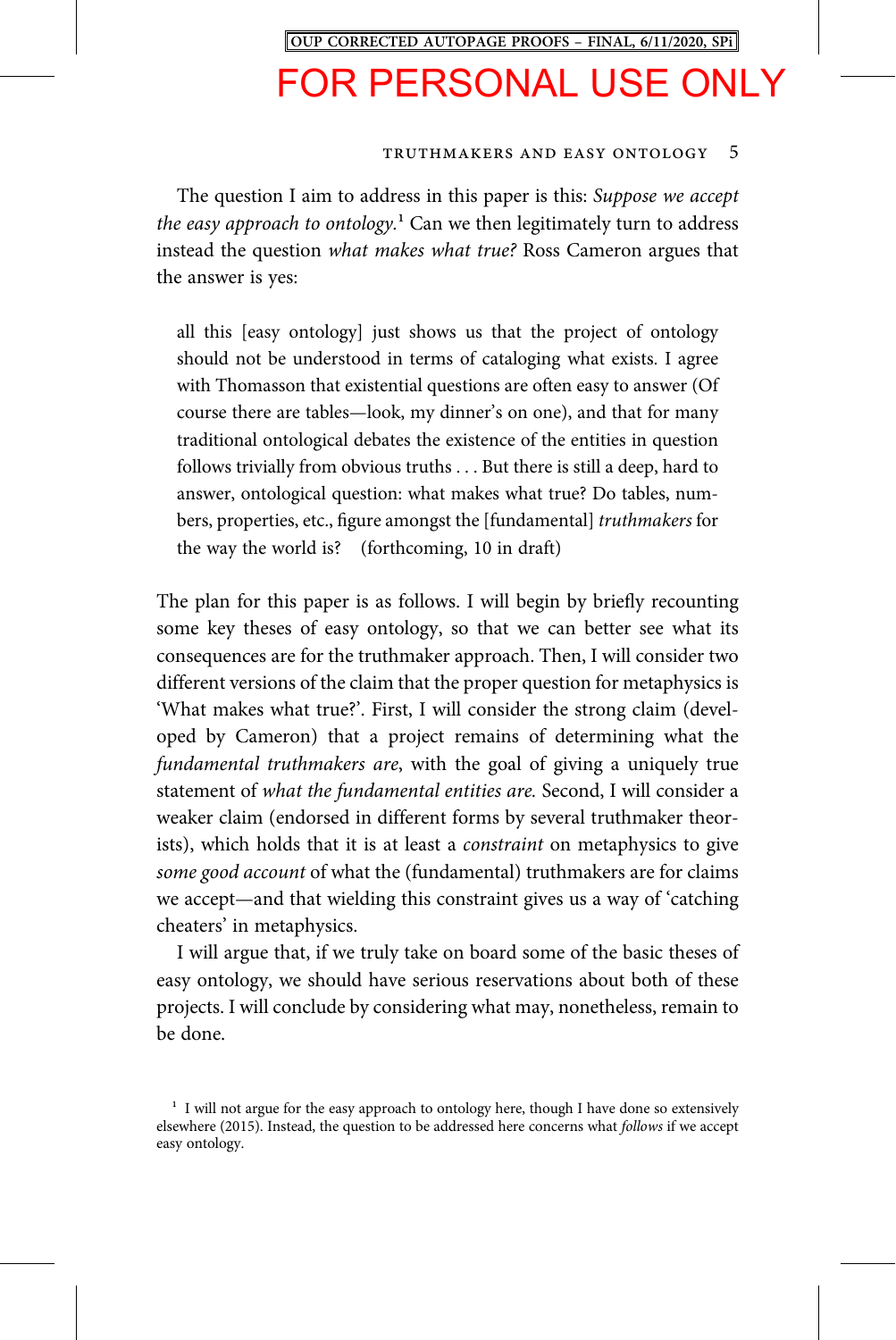### 6 AMIE L. THOMASSON

### **1. Theses of easy ontology**

Easy ontology consists of two interrelated theses,<sup>2</sup> conceived as part of an overarching project:

- 1. All well-formed existence questions are easy to answer, in the sense that they may be answered by conceptual and/or empirical work (Thomasson 2015, 128).³
- 2. At least some disputed existence questions may be answered by means of trivial inferences from uncontroversial premises (Thomasson 2015, 128).

The project these theses are designed to support is demystifying metaphysics, by arguing that those metaphysical questions that are wellformed and answerable descriptive questions can be answered via nothing more mysterious than empirical and conceptual work.<sup>4</sup> The theses support the project by showing how one prominent swath of metaphysical questions (existence questions) may be answered without relying on any work that is 'epistemically metaphysical' in Theodore Sider's sense of being answerable neither by direct empirical methods nor by conceptual analysis (2011, 187). (I address another swath of metaphysical questions, the modal questions, in my (2020)—as another step on the way to making good on the general project.)

<sup>2</sup> At least as I use the term 'Easy Ontology'. For the original discussion, see my (2015, 128). <sup>3</sup> Actually, thanks to discussion with Katherine Hawley, I have now softened this claim: all well-formed existence questions that can be answered at all may be answered by conceptual and/or empirical work. That is, for example, a question about whether there are concrete entities spatiotemporally and causally isolated from us may be unanswerable empirically (given the spatiotemporal and causal isolation), but there seems to be no reason to think that 'serious metaphysics' could give us knowledge of the answer either (see my 2019, following Hawley's 2019). It may simply be unanswerable. This caveat will not play a role in what follows here, nor does it constrain what I have wanted to say about traditional metaphysical debates.

<sup>4</sup> By 'descriptive questions' I mean questions about what is the case, rather than normative questions about what we should do. I have argued elsewhere (2016, 2017a, 2017b, 2018) that we can also reconceive of many debates in metaphysics as debates about what terms or concepts we should use or how we should use them.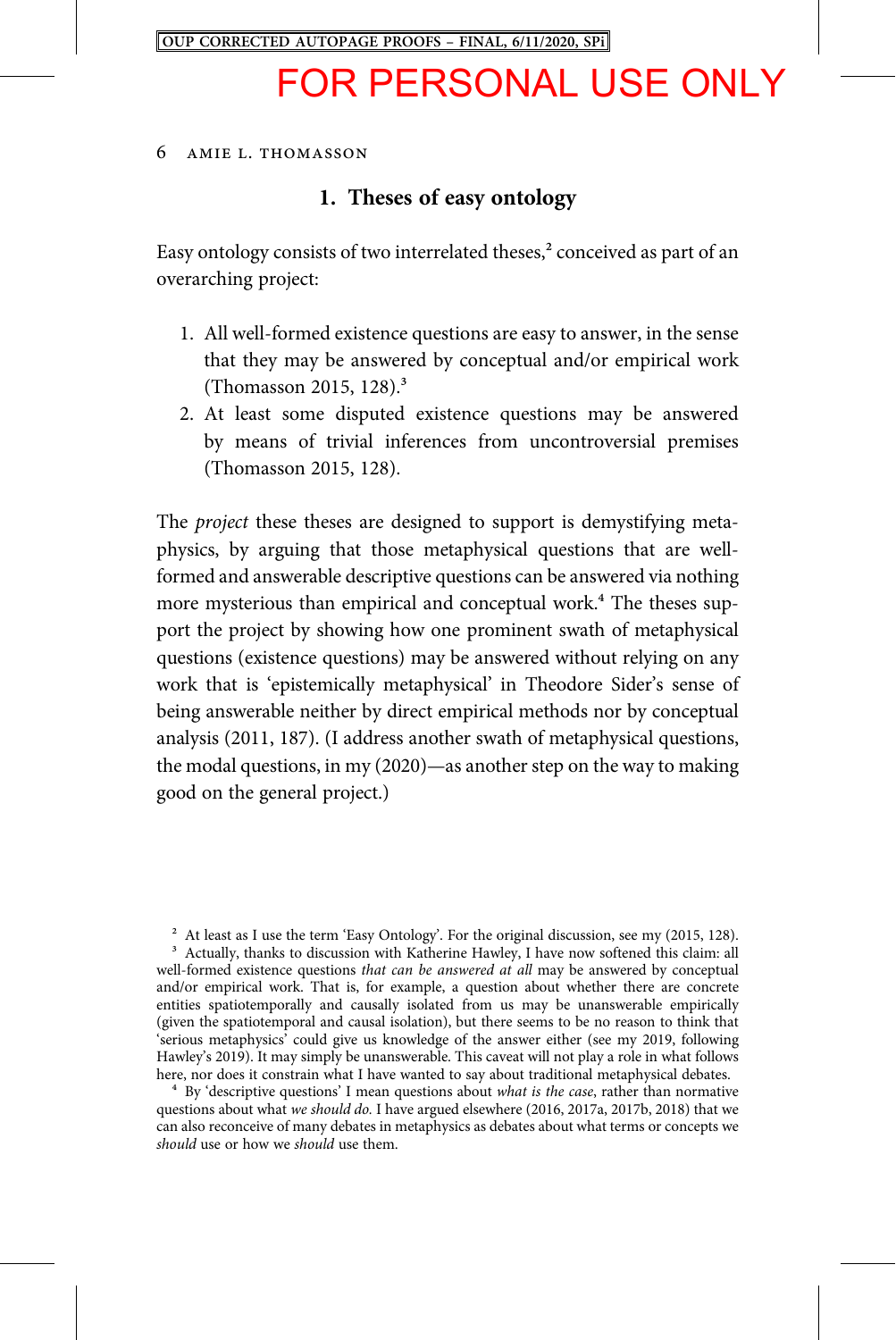# FOR PERSONAL USE ONLY

### TRUTHMAKERS AND EASY ONTOLOGY 7

At least in some cases, allowing that existence questions are easy to answer, but insisting that there remains a 'substantive metaphysical project' is a way of accepting the theses, while rejecting the overall project by identifying remaining questions that are the target of serious metaphysical inquiry. As Cameron goes on to describe it, the question 'What makes what true?' "cannot be answered by the combination of conceptual analysis and empirical observation: it is a substantive metaphysical question" (forthcoming, 10).

Some accept that existence questions are easy to answer, in the sense that they are (generally) obvious, without commitment to whether there are trivial or analytic inferences that take us to existential conclusions.<sup>5</sup> But the form of easy ontology I am interested in here, and that I have defended elsewhere (2015), is one that gives a particular reason for thinking that many of the disputed ontological existence questions are easy to answer—and that comes from premise (2): that questions, say, about the existence of numbers, properties, propositions, facts, or even tables may be answered by making trivial inferences (such as those reviewed in the introduction) from premises that are not in dispute by the parties debating.

Accepting that there are trivial inferences that enable us to answer disputed existence questions (on the basis of an uncontroversial premise combined with a conceptual truth) has the consequence that there may be trivial inferences across what we might call 'ontologically alternative' statements. Take a sentence to have as its 'apparent ontological commitments' those entities that would most directly correspond to its surface grammar: objects corresponding to its noun terms, properties corresponding to its predicates, etc. Say that a sentence 'A' is 'ontologically alternative' to a sentence 'B' when its apparent ontological commitments are distinct from those of B. Since easy ontologists accept that there are valid trivial inferences that take us, say, from "There are particles arranged tablewise" to "There is a table", or from "There are three cups on the table" to "The number of cups on the table is three", they accept that there are valid trivial inferences across 'ontologically alternative'

⁵ Jonathan Schaffer, for example, takes the existence of numbers as a 'Moorean certainty', "more credible than any philosopher's argument to the contrary" (2009, 357).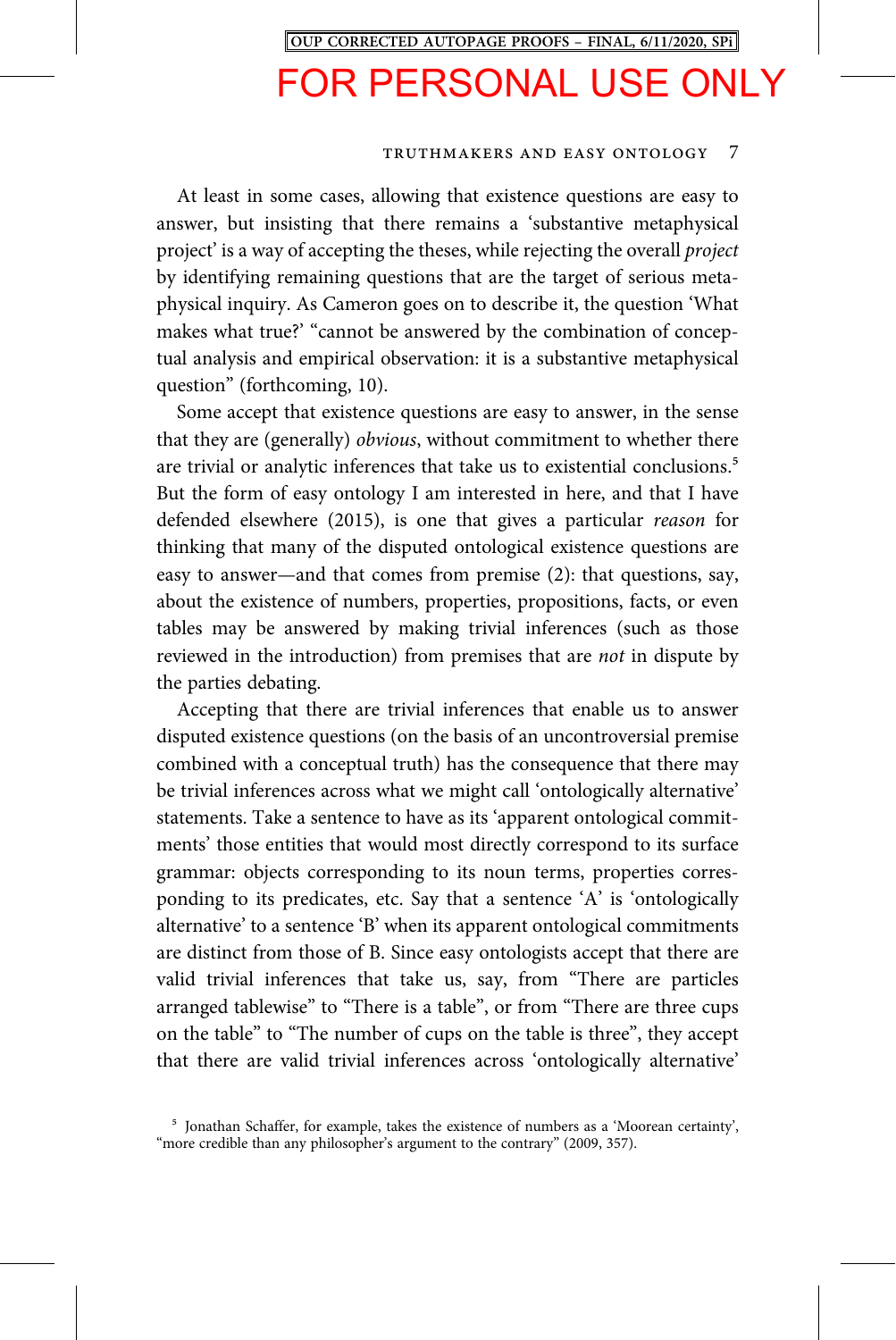### 8 AMIE L. THOMASSON

expressions. For the right side in each case involves introducing a new noun term that does not appear in the original; a noun term that (as Stephen Schiffer (2003) puts it) is apparently guaranteed to refer, given the truth of the original claim and the triviality of the inference.<sup>6</sup>

However, as I argue next, taking seriously the idea that there may be trivial inferences across ontologically alternative expressions undermines the idea that we can hope to use an appeal to truthmakers to get a uniquely true statement of what the fundamental truthmakers are.

### **2. Cameron's project: finding the fundamental truthmakers**

As discussed in the introduction, a common response to the easy approach to ontology is to allow that existence questions are easy to answer, and yet to hold that a deep project remains for metaphysics. That project, as Cameron presents it, is finding the fundamental truthmakers for the claims we accept, and thereby determining what we should accept as being fundamental.

The idea is roughly this: Quineans hold that we are ontologically committed to (only) whatever we must quantify over to render true the statements of a theory we accept, and that to determine what we should say exists, we should figure out our best total theory, and what it is ontologically committed to, and then allow that those (and only those) things exist.

Truthmaker theorists tend to reject the Quinean criterion of ontological commitment (Armstrong 2004, 23–4; Cameron 2008) and the neo-Quinean focus on existence questions. Instead, Cameron aims to determine the fundamentality commitments of a sentence by asking what must exist to make the claims of our theory true. Then, to determine what we should say is *fundamental*, we should figure out our best total

⁶ As will be apparent, the easy approach also requires that we give up the Quinean criterion of ontological commitment. For there may also be valid trivial inferences across sentences that Quine would take to have different 'ontological commitments', for example, taking us from "Some dogs are white" to "there is a property of whiteness some dogs have". For discussion see my (2015, ch. 1).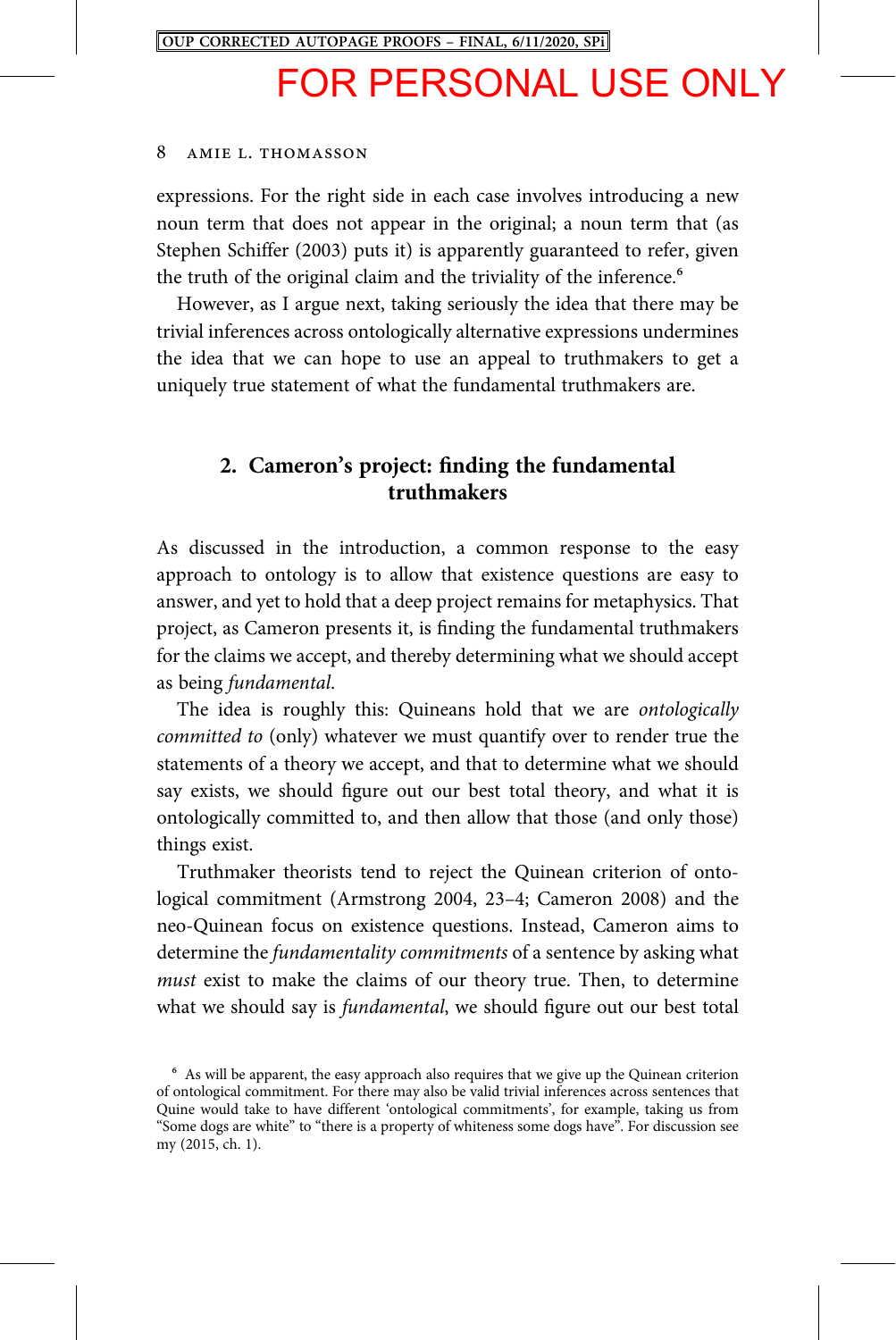# FOR PERSONAL USE ONLY

#### TRUTHMAKERS AND EASY ONTOLOGY 9

theory, and what it is fundamentality-committed to, and allow that those (and only those) things are *fundamental*.<sup>7</sup>

But what are we fundamentality-committed to? We need some criterion—some way of deciding, given a sentence or theory one accepts, what one is—and is not—committed to saying is fundamental. Say that a sentence's fundamentality commitments are whatever entities one is committed to saying are fundamental, in virtue of accepting that sentence. It seems that even if truthmaker theorists don't give us a recipe for determining what we are fundamentality-committed to, they must at least provide a criterion that will tell us when we aren't fundamentalitycommitted to entities of a kind apparently referred to in a given sentence or theory. Under what conditions can we say that an entity isn't needed as a fundamental truthmaker and so deny the apparent commitment? The truthmaker theorist clearly needs such a principle to narrow things down—giving us a way to say that, while a sentence may have many apparent ontological commitments, we needn't (in virtue of accepting that sentence) be committed to saying that all of those are fundamental ("Everything is Fundamental" being an even worse slogan than "Everything is Awesome").

Actual truthmaker theorists have not (to my knowledge) directly articulated such a principle, so it will take some reconstructive work to see what suggestions might be offered to provide a way of determining which of those entities we are *apparently* ontologically committed to (in accepting sentences of various forms) are not things we are fundamentality-committed to.

We will begin by looking at some of the classical, simple, and most plausible cases in which truthmaker theorists claim that their approach entitles us to avoid certain apparent ontological commitments. But first, a little history is in order. In earlier literature (e.g., Armstrong 2004;

 $\frac{7}{1}$  It is certainly not true, however, that all of those who appeal to truthmakers think that they can be used in aiming to get a uniquely true statement of what is fundamental. John Heil and Heather Dyke, for example, would clearly reject this goal. Jonathan Schaffer holds that the fundamentality commitments 'are best viewed as constraints' (2008, 19), and so is not committed to the idea that appeal to truthmakers can get us to a unique statement of what is fundamental (I return to this later in this section). Ross Cameron has argued most prominently for using the appeal to truthmakers to determine one's fundamentality commitments. This section is largely directed toward his views.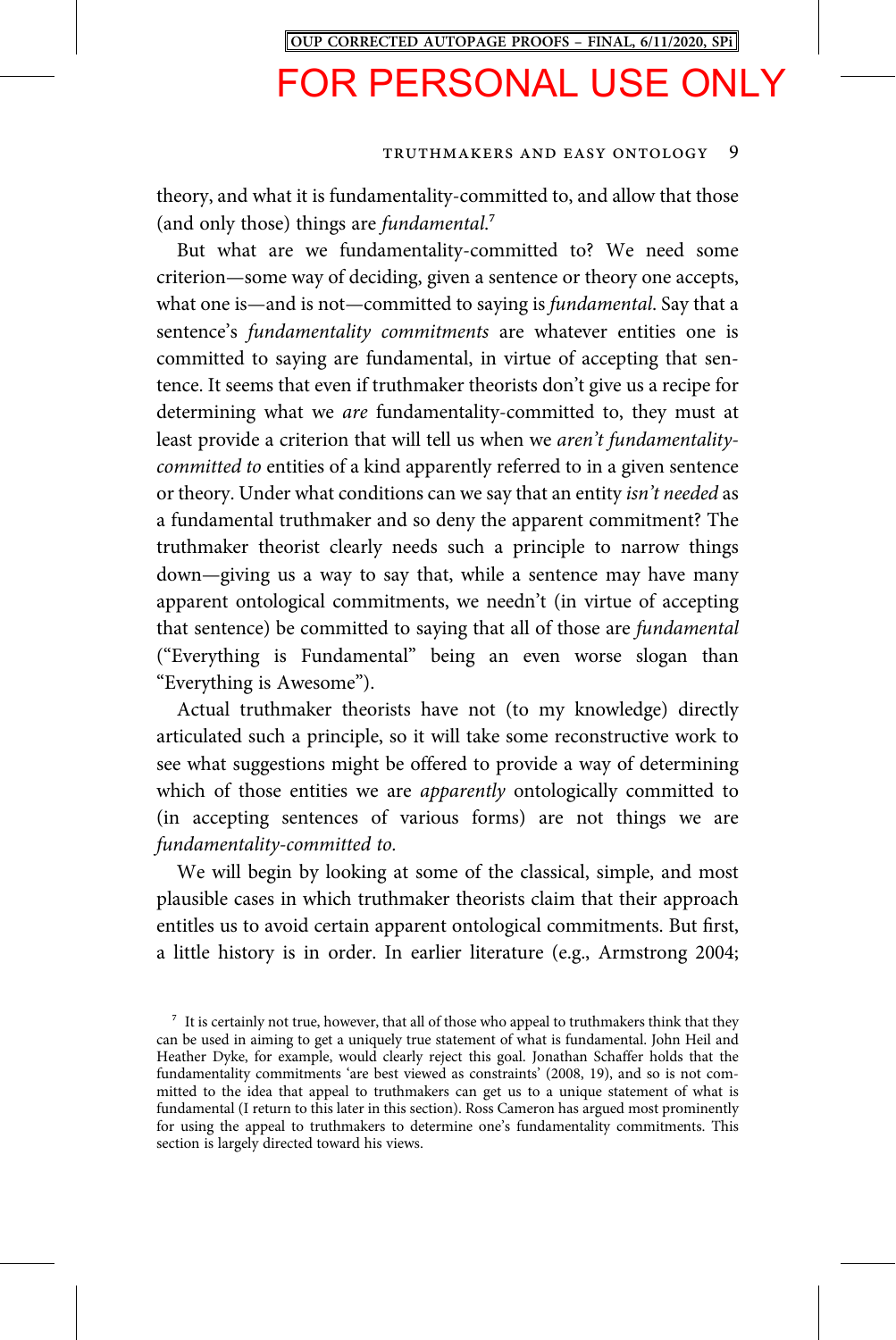### 10 AMIE L. THOMASSON

Cameron 2008), the truthmaker approach was often held to give an alternative to Quine's approach to ontological commitment. As a result, truthmaker theorists tended to distinguish a sentence's apparent ontological commitments from its genuine ontological commitments, as given by a 'truthmaker criterion' of ontological commitment. Mulligan, Simons, and Smith write "The glory of logical atomism was that it showed that not every kind of sentence needs its own characteristic kind of truthmaker" (1984, 289). As Cameron put it, "I am a truthmaker theorist: I hold that the ontological commitments of a theory are just those things that must exist to make true the sentences of that theory" (2008, 4). More recent versions of truthmaker theory often aim instead to distinguish a sentence's apparent ontological commitments from its fundamentality commitments. $8$  I will translate the original work to the fundamentality phrasing, to streamline the exposition.

Here are some classic, central cases in which truthmaker theorists argue that the apparent ontological commitments of a sentence can be avoided (or not treated as fundamentality commitments):

- Disjunctive properties: "X is (A or B)" has an apparent ontological commitment to a disjunctive property (being A or B), as well as to X. But since "X is A" entails the truth of "X is (A or B)" and does not even appear to require a disjunctive property to make it true, we need not accept disjunctive properties [as fundamental] to accept the truth of the disjunctive statement. As Mulligan, Simons, and Smith put it, "Provided we can account for the truth and falsehood of atomic sentences, we can dispense with special truth-makers for, e.g., negative, conjunctive, disjunctive, and identity sentences" (1984, 289).
- Determinables: "The cloth is colored" appears to commit us to a determinable property of being colored. But, as Armstrong argues, not all sentences of the form "X is Q" require the property of being

⁸ See Schaffer (2008) for arguments that appeal to truthmakers cannot "provide a viable measure of ontological commitment" but does "provide a needed constraint on what is fundamental" (2008, 7). More on this later in this section.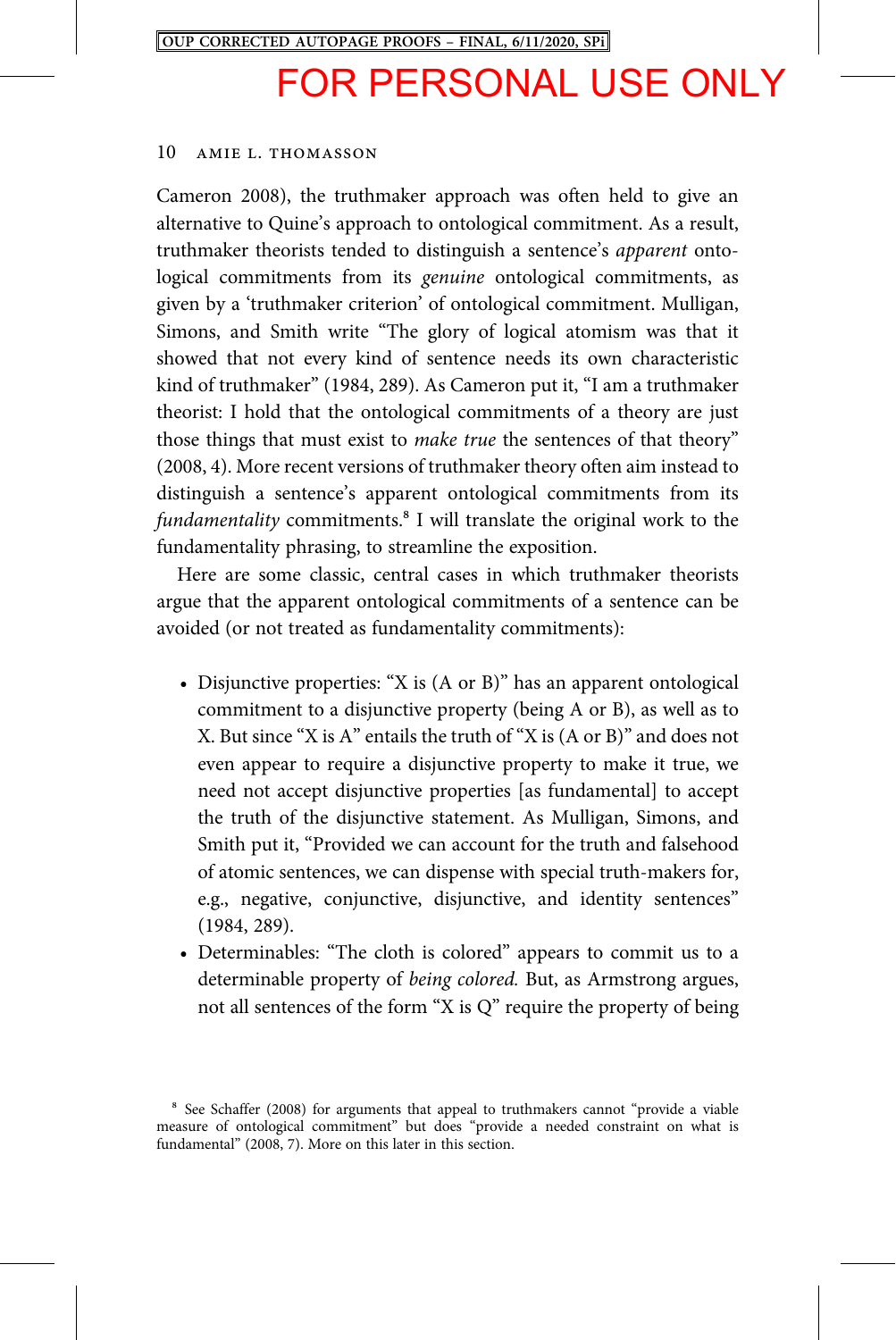# FOR PERSONAL USE ONLY

### TRUTHMAKERS AND EASY ONTOLOGY 11

Q as a [fundamental] truthmaker. For "The cloth is scarlet" entails "the cloth is red", and "the cloth is colored". So we can just accept the property of being scarlet as a (predicate-side) truthmaker for all of these sentences and can avoid [fundamental] ontological commitment to determinable properties.<sup>9</sup>

Using this approach, Armstrong held that he could maintain a sparse account of what properties we are committed to as truthmakers. But he did not extend the approach to object terms. Instead, Armstrong held that "for every truthmaker T, the truth  $\langle T \rangle$  exists has T as its unique minimal truthmaker" (2004, 23). Cameron extends the approach to object terms, arguing that even existence claims may have different (fundamental) truthmakers than at first appears (2008, 4). Thus, Cameron argues that we needn't accept that an entity X is fundamental if we can show that the truth of "X exists" is grounded without appeal to X:

If X is needed as the truthmaker for "X exists" then X really exists—it is part of fundamental reality. But if "X exists" is made true not by X but by Y then, while X exists, X does not really exist: It is Y that really exists; it is Y that is part of fundamental ontology, and which is the [fundamental] ontological commitment of "X exists".

(2008, 17, italics mine)

Later he puts it this way:

if you want to hold that 'there are Xs' is strictly and literally true whilst resisting [fundamentality] commitment to the Xs, you should show that one can provide grounds for the truth of such claims without appealing to the Xs; that is, you should show that a [fundamental] ontology lacking in Xs can nonetheless make true a sentence proclaiming the existence of, or attributing features to, the Xs. The thought is

⁹ Mulligan, Simons, and Smith similarly acknowledge that one and the same truthmaker may make true sentences with different meanings (1984, 300).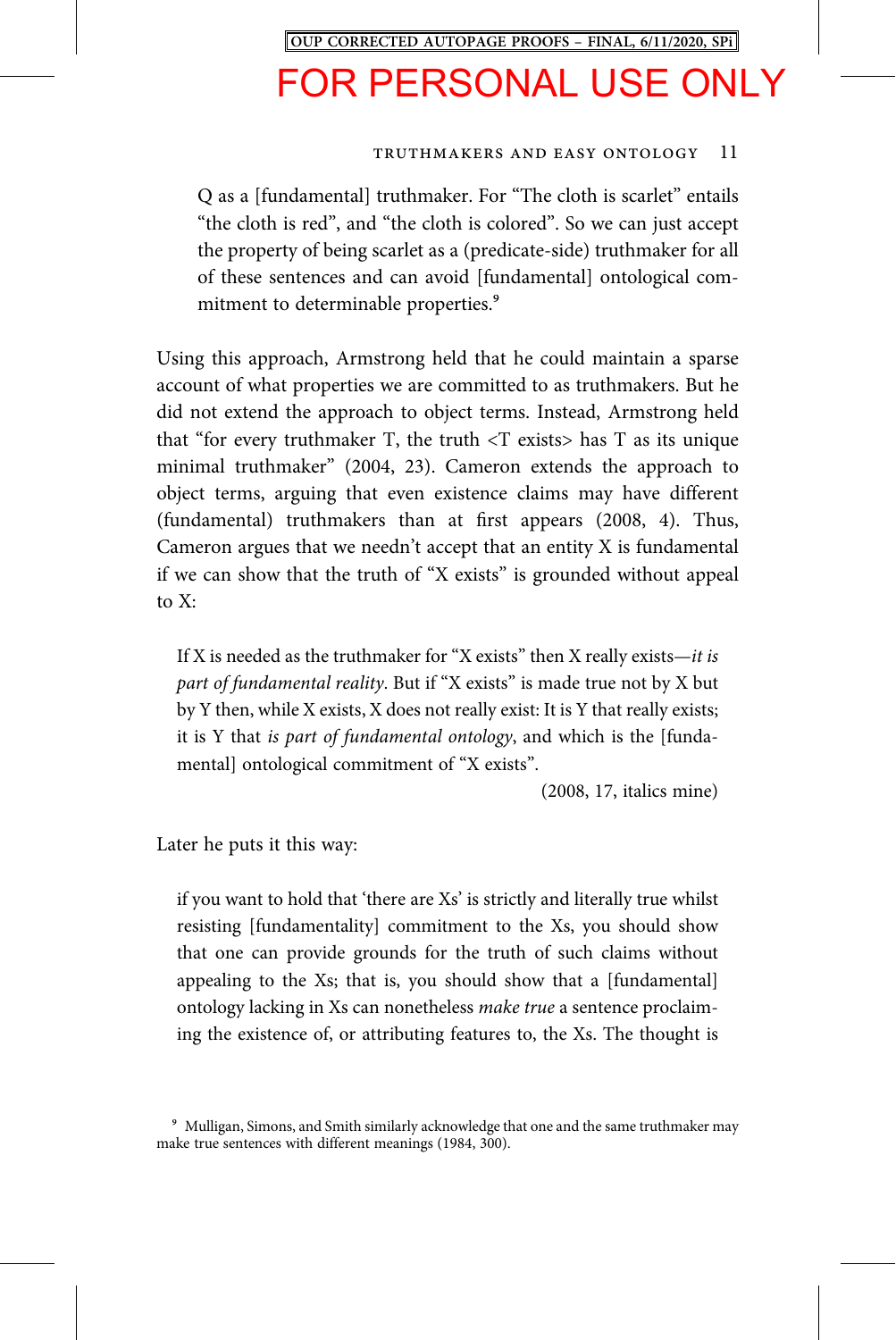### 12 AMIE L. THOMASSON

that the [fundamentality] commitments of a sentence are those entities that are needed as truthmakers for the sentence: those entities that must number amongst the [fundamental] ontology of the world if the world is to provide an adequate grounding for the truth [of] the sentence. (Cameron 2010, 249–50)

Thus, in addition to the above classic cases in which truthmaker theorists argue that various apparent commitments to properties can be avoided (or needn't be treated as fundamental), Cameron adds the following for apparent commitments to certain objects:

- Mereological sums: "The mereological sum of a, b, and c exists" is made true by a, b, and c (Cameron 2008, 5)—so we can avoid being fundamentality-committed to mereological sums.
- Sets: "{Socrates} exists" is made true by Socrates (Cameron 2008, 10)—so we needn't be fundamentality-committed to sets.
- Symphonies: "Beethoven's ninth symphony exists" is made true by the event of Beethoven indicating a certain abstract sound structure for performance (Cameron 2010, 261)—so we needn't be fundamentality-committed to symphonies.

What do these cases have in common that inclines us to accept the claim that we needn't think that disjunctive properties, determinables, mereological sums, sets, or symphonies are fundamental, in order to accept that sentences about them are true? They all have in common the following feature: The original sentence 'A' (which has the relevant entities among its apparent commitments) is non-vacuously entailed by an ontologically alternative sentence 'B', which lacks those apparent commitments. It is, I submit, this relation that makes the examples plausible—for it seems that in cases where a sentence 'A' is non-vacuously entailed by an ontologically alternative sentence 'B', we are able to look for the truthmakers for 'B' to serve as the ultimate truthmakers for 'A' and thereby reduce our fundamentality commitments.<sup>10</sup> So, for example, "a, b, and c

<sup>&</sup>lt;sup>10</sup> The restriction to cases of non-vacuous entailment is to rule out cases in which necessary truths, for example about the existence of numbers or properties, might be thought to be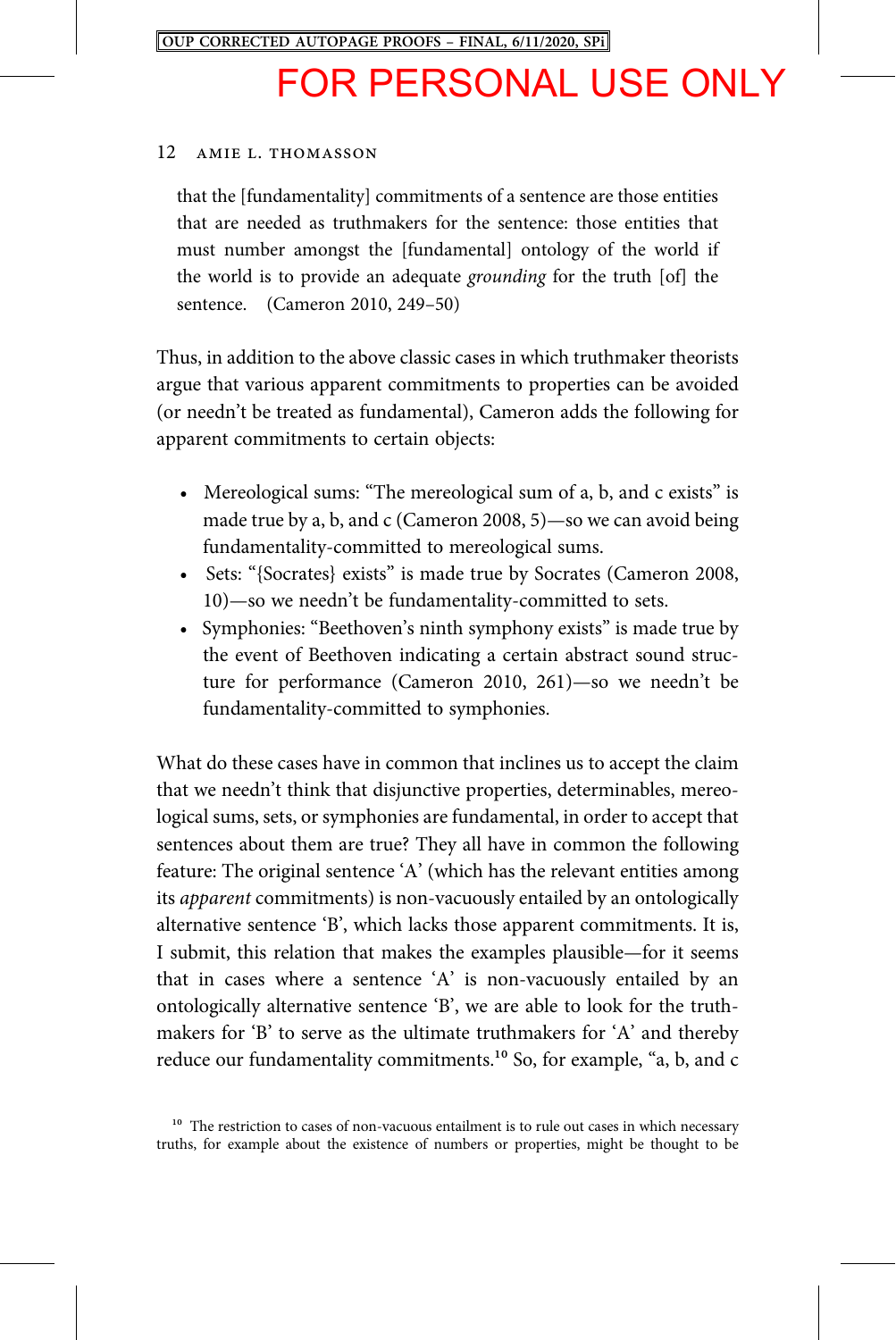# FOR PERSONAL USE ONLY

### TRUTHMAKERS AND EASY ONTOLOGY 13

exist" is apparently committed (only) to a, b, and c; yet it entails "the mereological sum of a, b, and c exists"; "Beethoven indicated a certain abstract structure for performance" has as apparent ontological commitments only a man, a certain abstract structure, and an act of indication, but also seems to entail "Beethoven's ninth symphony exists".

While truthmaker theorists do not explicitly propose such a criterion, and often resist thinking of truthmaking itself as entailment, they clearly need some criterion if they are to provide a way of narrowing down what must be counted as fundamental. What I am suggesting is that it is arguably the presence of these analytic entailments that implicitly makes their central and most plausible cases seem plausible. That is, arguably, it is these underlying analytic entailments that makes it seem plausible that we need not be fundamentality-committed to the objects that would be the apparent commitments of the original sentences (mereological sums, sets, symphonies), but only to the truthmakers for sentences asserting the existence other entities (individuals a, b, and c; Socrates; an indication event). At least in these most central and plausible cases (as in the cases describing disjunctive and determinable properties) the relevant entailments seem to reflect linguistic rules.<sup>11</sup> As Cameron himself puts it: that "{Socrates} exists" is made true by Socrates is "just a consequence of how we use the term 'Socrates singleton'" (2008, 10).

So one might think that a relevant criterion which would make sense of the examples commonly used to motivate the view would be the following:

Negative methodological principle (NMP): if a true sentence "A" (non-vacuously) analytically entails an ontologically alternative

vacuously entailed by anything whatsoever—though it seems odd to count 'there is a cup of coffee on my desk' as a truthmaker for 'there is a number greater than 23,000'. For discussion of the problem, see Restall 1996 (333–4). I will put those issues to the side here, since the problems I identify remain even if we restrict our interest to cases of entailments to contingent truths.

 $11$  Note that this doesn't commit one to thinking that truthmaking is entailment (a position Heil argues against at length (2003, ch. 7)). It is simply a view that the presence of certain entailments from "A" to "B" entitle one to *deny* that we need to accept any new apparent commitments of "B" as genuine commitments (since one can make do with truthmakers for "A" instead).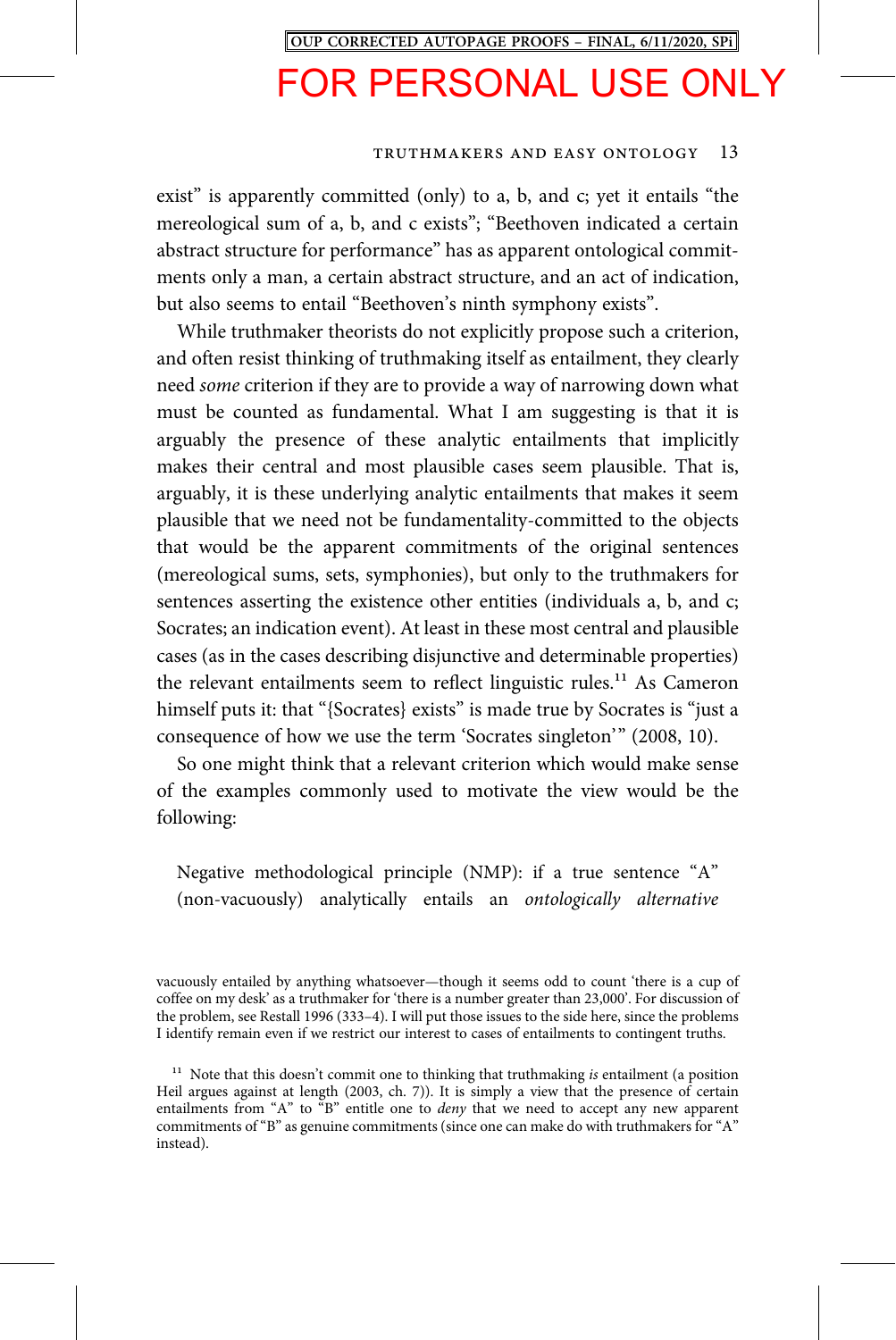### 14 AMIE L. THOMASSON

sentence "B", then we are not fundamentality-committed to any apparent commitments of "B" that are not already among the apparent commitments of " $A$ ".<sup>12</sup>

For, presumably, we can limit our fundamentality commitments to those entities needed to make "A" true, and (given the analytic entailment) we are assured that these can also make "B" true—without the need to treat any new entities "B" apparently commits us to as fundamental.

The principle makes good sense of the truthmaker theorist's standard and most plausible examples. It is important to note, however, that the principle is also quite weak—far less strong than most truthmaker theorists would want. For truthmaker theorists are keen to emphasize that there may be truthmaking relations even where there are not relations of analytic entailment (see Heil 2003, 55–6, 66; Cameron 2010). Heil, for example, explicitly denies that an account of truthmaking "requires an analytical path from truth-bearer to truth-maker" (2003, 66). To make good on the overall project, truthmaker theorists would (also) need some other principle to cover cases in which there are no such analytic entailments, and yet they think we can still avoid fundamentality commitment to the apparent commitments of "B" by appealing to other truthmakers.

Nonetheless, the NMP might be thought to at least provide a start one principle that would, for certain paradigm and most plausible cases, give the truthmaker theorist license to claim that a theory has fewer fundamentality commitments than its apparent ontological commitments would suggest.

I will argue, however, that even such a weak principle is not one that anyone can accept, while also accepting (as Cameron does) the easy approach to ontology. For accepting easy ontological arguments, as noted in Section 1 above, commits one to accepting that there are often analytic entailments from a sentence with one set of apparent ontological commitments to a sentence with a different set of apparent ontological

<sup>&</sup>lt;sup>12</sup> Note that entailments from, say, "P & Q" to "Q" would not, on this principle, relieve us of any fundamentality commitments, since the apparent commitments of Q are already among the apparent commitments of "P&Q".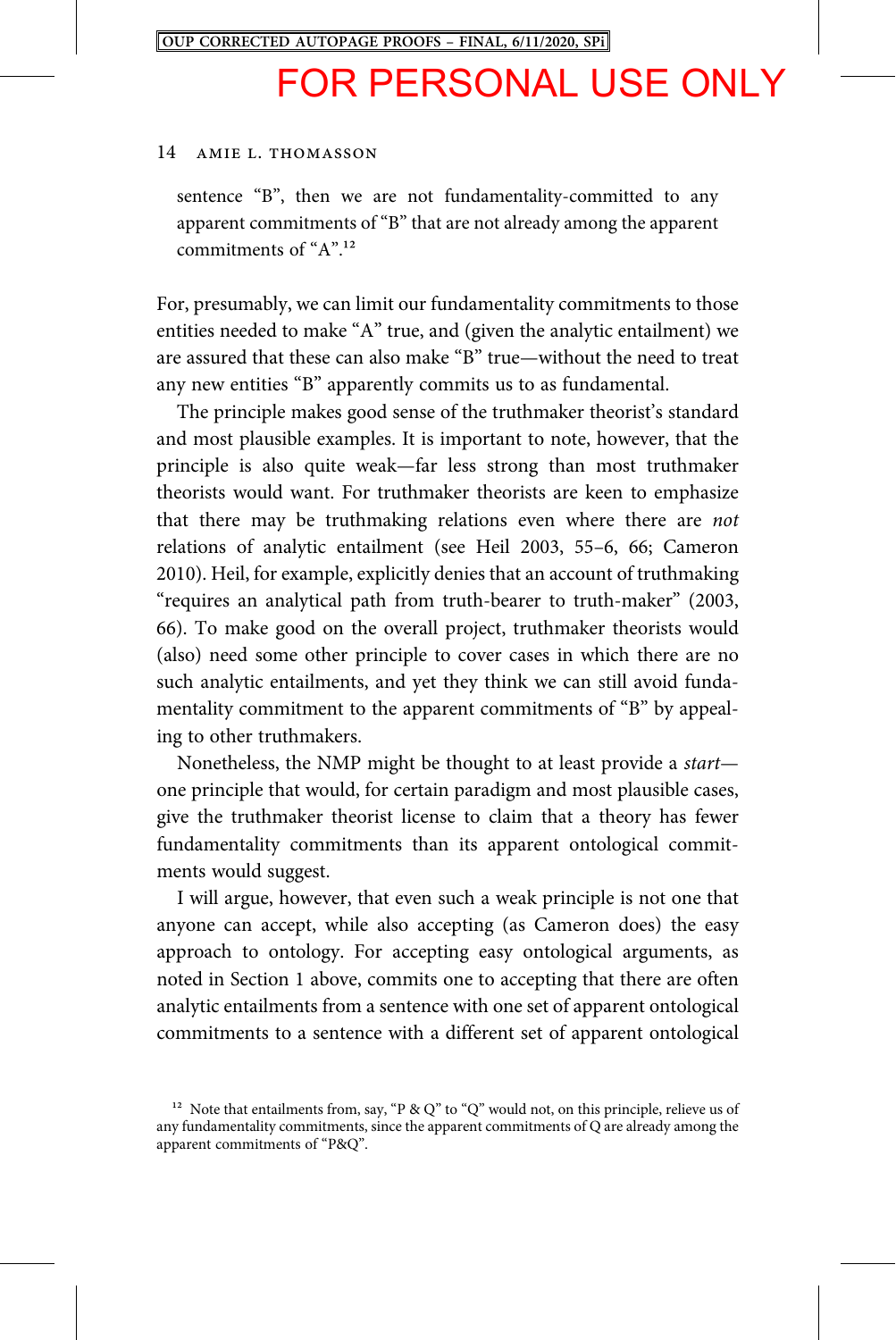### TRUTHMAKERS AND EASY ONTOLOGY 15

commitments. And such entailments seem all too readily available. Ironically, part of what eliminativist neo-Quinean metaphysicians have taught us is how to make grammatical shifts that enable us to still say what we need to, without using noun terms to refer to the entities we don't want. So, for example, we might (using the NMP) avoid fundamentality commitment to tables by saying that 'there is a table here' is entailed by 'there are particles arranged tablewise here', so that we are not committed to tables: particles arranged tablewise may serve as truthmakers for the claim about tables. But by the same token, the NMP suggests that we are not fundamentality-committed to particles. For as Hawthorne and Cortens (1995) have suggested, we can instead adopt an ontologically alternative feature-placing language and say 'it's particling around here', which non-vacuously entails 'there are particles'.

Should we then say (using the NMP) that what we are really fundamentality-committed to is features, or ways the world is, not to any objects at all? (I suspect that this may be the impulse behind certain nihilist views.) But one must be careful with objectualizing here: to move from it is particling around here to: there is a world-feature of particling (or: this feature exists) also involves an analytic entailment from one sentence (which has no apparent commitments to things) to an ontologically alternative one, which seems to commit us to certain kinds of 'things': features or ways. But if we take the above interpretation of the truthmaking strategy seriously, that should also lead us to deny that we are fundamentality-committed to such world-features.

Putting this grammatical difficulty aside, should we at least (following this principle) accept that we are fundamentality-committed only to whatever it takes to make sentences in a feature-placing language true? This would also seem to be the wrong move. For feature-placing sentences may also be (non-vacuously) entailed by ontologically alternative sentences. If we start from an objectual-language claim, like 'there is a particle', it seems we are entitled to introduce the feature-placing language and conclude 'it's particling around here'. And so, if we follow the spirit of the negative methodological principle, it seems we have no good reason to think that our fundamentality commitments are to the truthmakers of sentences of the feature-placing language rather than to sentences of the particle language.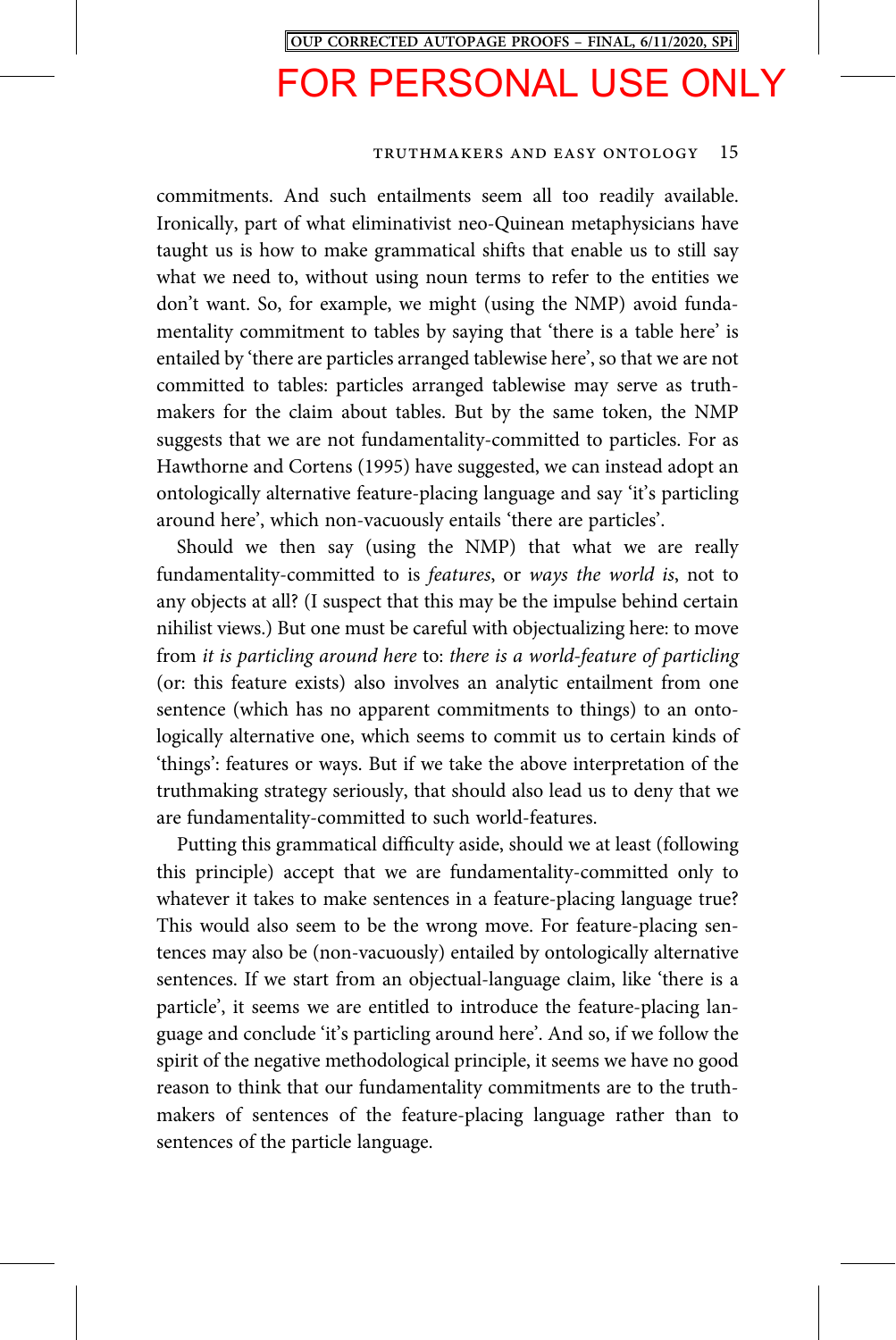### 16 AMIE L. THOMASSON

Much the same story could be even more readily told for the predicate-side truthmakers. For (as the easy approach to ontology again makes clear) there seem to be entailments from 'the ball is red' to 'the ball has a redness trope', 'the ball instantiates the universal of redness', 'the state of affairs of the ball's being red obtains', and so on; and it seems we can also get trivial entailments from any of these back to 'the ball is red'. That is, any of these claims may be non-vacuously entailed by an ontological alternative—and so accepting the negative methodological principle would entitle us to deny that we have fundamentality commitments to any of these.

In short, as noted in Section 1, one consequence of the easy approach to ontology is that language is ontologically flexible: it seems that there are quite typically entailments to a target sentence from an ontologically alternative one (whether one we already have in the language or one we can invent). Cameron held that the [fundamentality] commitments of a sentence are those entities that "must number amongst the ontology of the world if the world is to provide an adequate grounding of the truth of the sentence" (2010, 249–50). What I have been arguing in essence is that—if we accept easy ontological inferences at all—we should also accept that, whatever our sentence, there is typically no unique statement of what entities must be in the ontology of the world to account for its truth: we can generally get an entailment up to the truth of the target sentence from an ontologically alternative one, which would apparently require a different fundamental ontology to make it true. As a result, if we adopt the negative methodological principle as a way determining what we are (not) committed to treating as fundamental, then it seems we must conclude that there is nothing we are fundamentality-committed to.<sup>13</sup>

<sup>&</sup>lt;sup>13</sup> The Quinean approach faces a similar problem if addressed at the level of determining what our theories commit us to, rather than of what a *particular regimentation* of a theory commits us to. For Quine insists that we can avoid an ontological commitment as long as we can paraphrase a sentence that quantifies over the suspect entities in a way that shows that the 'seeming reference' was an "avoidable manner of speaking" (1953, 13). Given the ontological flexibility of language, it seems that we can quite typically avoid apparent ontological commitments by paraphrasing a given sentence with an ontologically alternative one that shows the original to have been an 'avoidable manner of speaking'.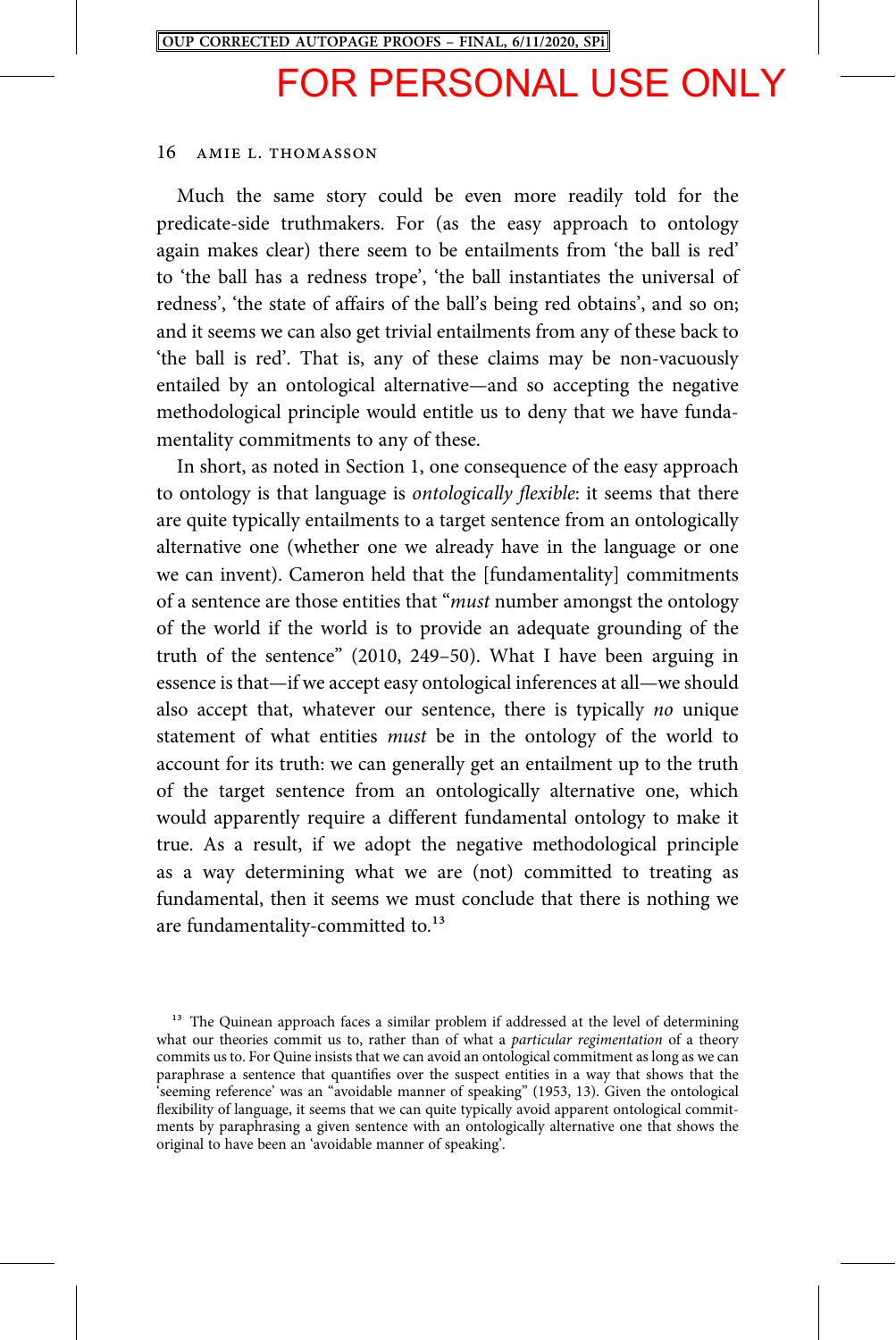# FOR PERSONAL USE ONLY

### TRUTHMAKERS AND EASY ONTOLOGY 17

Now truthmaker theorists are a varied lot, and some might have been inclined from the start to reject the negative methodological principle. For those who reject the negative methodological principle, but think that the appeal to truthmakers can give us a method for determining what's fundamental, the challenge is to articulate some substitute principle that can tell us when we are licensed in denying that the apparent ontological commitments of a sentence are fundamentality commitments. Some other prominent suggestions about how to understand truthmaking, however, are likewise unpromising as ways of telling us what a theory is committed to saying is fundamental:

- 1) Truthmaking as supervenience: there could be no difference in what things are true without a difference in what things exist (Bigelow 1988, 132). But, of course, the supervenience claim will remain true, in whichever of the ontologically alternative languages we describe what exists, so this does not tell us how to determine what is fundamental.
- 2) Truthmaking as necessitation, so that x is a truthmaker for T iff T is true and, necessarily, if x exists, then T is true (Armstrong 1997, 15). But again if we accept the trivial entailments endorsed by easy ontology, then we must accept the ontological flexibility of language. And that means acknowledging that there will often be many options for ways of describing our (fundamental) ontological commitments (to universals versus tropes, to enduring versus perduring objects), each of which is such that, necessarily, if x exists, then T is true. (Necessarily, if Fido's whiteness trope exists, then 'Fido is white' is true. Necessarily, if the state of affairs of Fido exemplifying the universal of whiteness exists, then 'Fido is white' is true . . . ). The idea of truthmaking as necessitation does not enable us to narrow down which is the real truthmaker, or real 'fundamental ontological commitment', of T.
- 3) Truthmaking as grounding, such that x is a truthmaker for T iff T is true and, necessarily, T's truth is grounded in x (or T is true in virtue of the existence of x). Here again, given the ontological flexibility of language, we will often have many candidates for the grounds of a single sentence T's truth. (For "Fido is white"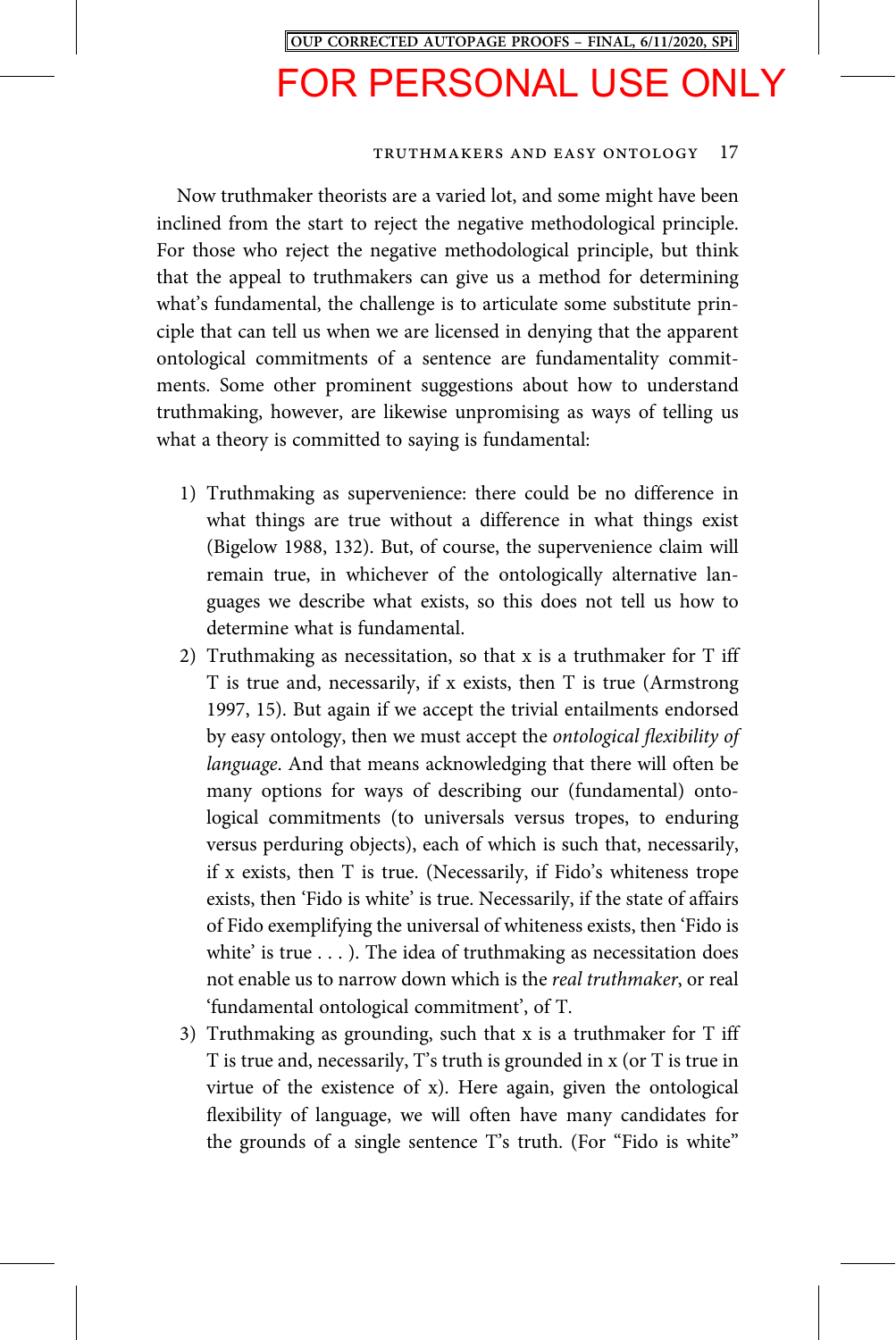### 18 AMIE L. THOMASSON

we might have as candidates: Fido's having a whiteness trope, the state of affairs of Fido's being white existing, Fido's instantiating the universal of whiteness . . . and no obvious way to narrow them down, enabling us to say what the real fundamentality commitments are.)

In short, whichever approach to truthmaking one takes, it is hard to see how to parlay an appeal to truthmakers into a criterion to tell us what we are committed to saying is (or is not) fundamental, given some theory or set of statements we accept. For—given the ontological flexibility of language that follows from accepting easy ontology—any statement we could give of what the fundamental truthmakers are would have a range of rival ontologically alternative statements. And so, if we say that we can deny an entity (or kind of entity) is fundamental when it isn't needed as part of the supervenience base or to account for the necessitation of the truth, then we would again have to deny that there is anything we are committed to accepting as fundamental.

Yet if we fail to provide a principle for identifying the fundamental truthmakers of our sentences or theories, it seems we have no way of using the truthmaker approach to provide a principle for getting a uniquely true statement of what we are (and aren't) committed to treating as fundamental. Unless another principle is suggested,<sup>14</sup> the appeal to truthmakers fails to provide a method for determining what our fundamentality commitments are.

I actually think that, if one accepts easy ontological arguments, it's right to deny that there is a uniquely true statement of the fundamental ontology that must be presupposed for certain statements to be made true. This conclusion in some ways echoes Jonathan Schaffer's arguments that the appeal to a necessitation criterion of truthmaking "does not in general provide unique truth-necessitaters" (2008, 14). But there are two important differences. First, Schaffer's argument against uniqueness was based in the problem that (while one clearly has to appeal

<sup>&</sup>lt;sup>14</sup> Armstrong avails himself of an entirely different approach, suggesting the Eleatic proposal as a way of trying to find the fundamental entities—they must be those that make a contribution to the causal order of the world. I have argued against this elsewhere (see Thomasson 2008; 2015, ch. 2).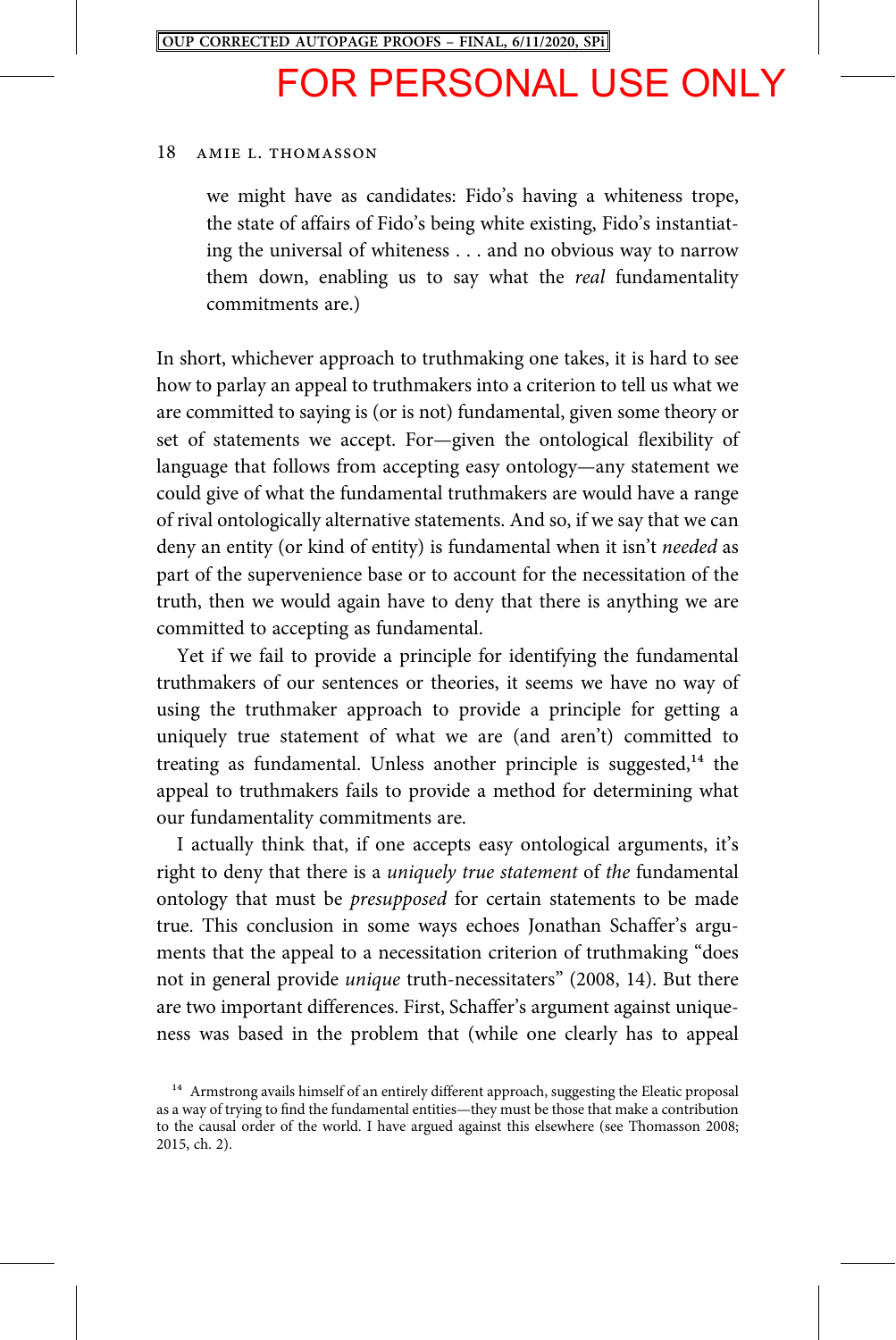# FOR PERSONAL USE ONLY

### TRUTHMAKERS AND EASY ONTOLOGY 19

to minimal truthmakers to make the approach work) one can't find a minimal truthmaker for certain truths (such as 'there are denumerably many electrons'). The problem raised here is more general: that for *any* truth we will be able to give a statement of the truthmakers in ontologically alternative terms, so that we can get no good claim via the truthmaker route to have a uniquely true statement of the fundamental ontology required. Second, while Schaffer argued that the truthmaker approach cannot provide a viable approach to ontological commitment, he allowed that appeal to truthmaker commitments can be "re-targeted to the task of fundamentality commitments" (2008, 19). What I am arguing is that the problem of failing to delimit a unique statement of what the commitments are applies whether we aim to state the ontological commitments or the fundamentality commitments of a theory. More precisely, it applies if the goal is seen as giving a uniquely true statement of what a theory is committed to as being fundamental.<sup>15</sup>

### **3. What fundamentality projects might remain?**

There has been widespread and growing sympathy for the idea that fundamentality questions are the (or at least a) proper domain for metaphysics, and it is important to note that, despite the arguments of Section 2, certain versions of fundamentality questions may be pursued in complete consistency with the easy approach to ontology. Fundamentality questions that can be answered empirically, for example, are as much on the table as ever.<sup>16</sup> As long as it is empirical, easy ontology raises no doubts about the work of physics, say, in telling us that atoms are more fundamental than molecules, that particles such as protons, and neutrons and electrons are more fundamental than atoms, and that quarks are more fundamental than protons and neutrons.

 $15$  This is not a goal of Schaffer's (see Section 3), who aptly treats the fundamentality commitments as merely providing constraints, and so this line of criticism does not apply to his work. (More on this in Section 3.)

<sup>&</sup>lt;sup>16</sup> Schaffer again provides an interesting contrast case to Cameron. For he makes use of both arguments from mereology and empirical reason, from quantum mechanics, to hold that the "physical story is best told in terms of fields pervading the whole cosmos, rather than in terms of local particles" (2010b, 51).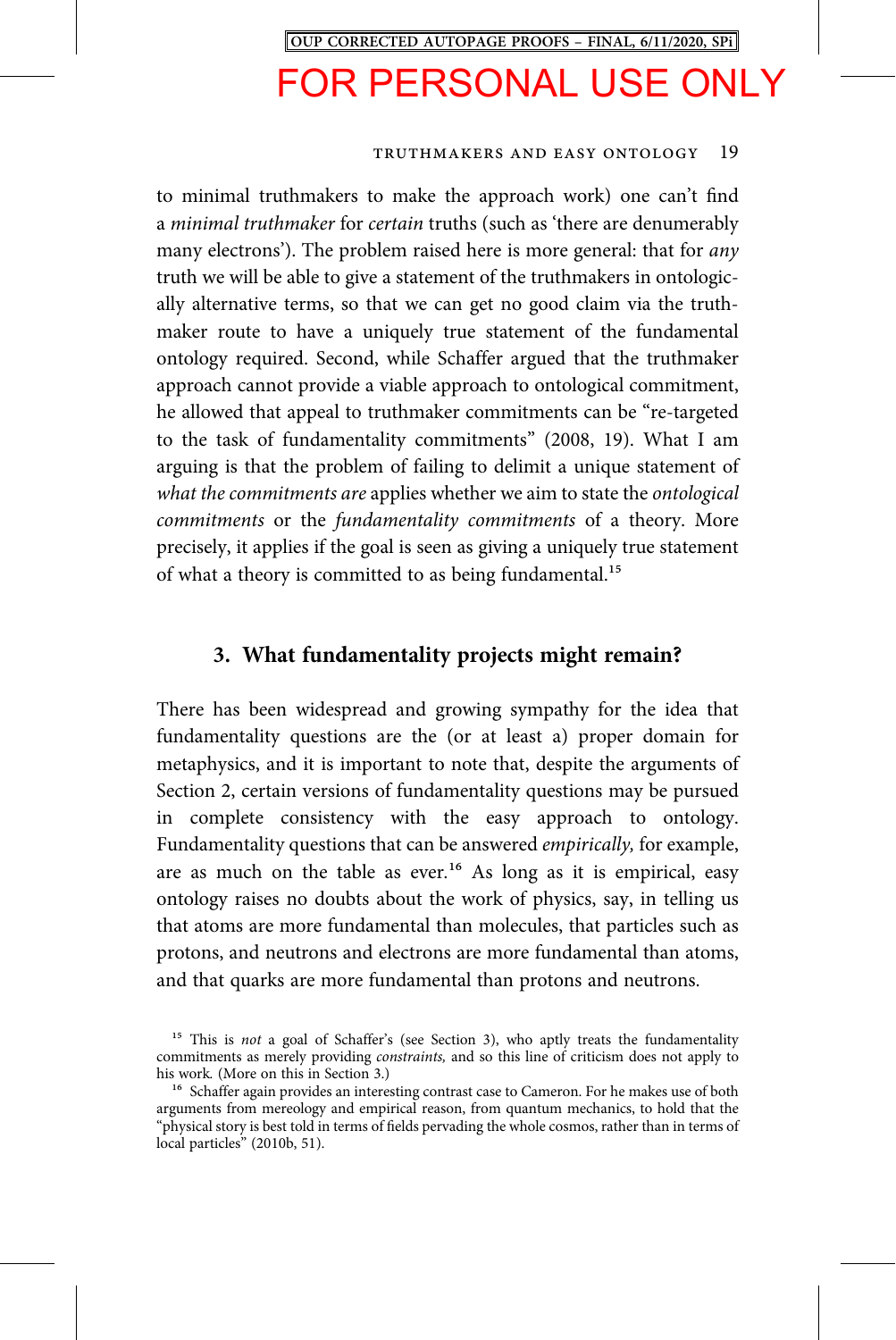### 20 AMIE L. THOMASSON

The easy ontologist may also be open to addressing certain questions of relative fundamentality in conceptual terms.<sup>17</sup> Perhaps one could use a restricted version of our negative methodological principle to offer at least some assessments of relative fundamentality: If "B" can be trivially inferred from an ontological alternative "A", and the reverse is not the case, then "A" is a more fundamental sentence, and any apparent commitments of "B" that are not among the apparent commitments of "A" would not be fundamental truthmakers. That would entitle us to deny that disjunctive properties and determinables are fundamental. It might thereby enable us to get local orderings of some more and less fundamental sentences and corresponding entities (or perhaps, if you prefer, of dependence or grounding relations among entities). This might indeed be a worthwhile and manageable project, which can be carried on within a language, by assessing certain one-way conceptual relations. In this way, the appeal to truthmakers also might give us license to embrace a more parsimonious view of what's fundamental—allowing that some things are things we should say exist, but deny are fundamental.

These projects, of course, are not the same as Cameron's project. For he insists that the metaphysician's fundamentality question "cannot be answered by the combination of conceptual analysis and empirical observation: it is a substantive metaphysical question" (forthcoming, 10 in draft). And he seeks not merely local claims of relative fundamentality, but a uniquely true statement of what the fundamental entities are: "We are [fundamentality] committed to what must exist to make true the claims we make about the world, and there is a unique answer to the question of what those truthmakers are" (forthcoming, 16 in draft).

In his most recent work,<sup>18</sup> Cameron seems to accept that there is no criterion we can use to determine what is needed to make a claim true, and in response rejects the need for the truthmaker theorist to give "some general principle about what is or is not needed to make some claim true". Instead, he suggests that we can discover what the unique fundamental truthmakers are only by "engaging in the highly speculative

 $17$  Although we need not be committed to the idea that all such questions of the relative fundamentality (of Ps versus Qs) are answerable.

<sup>&</sup>lt;sup>18</sup> Which was responding to an earlier version of this paper.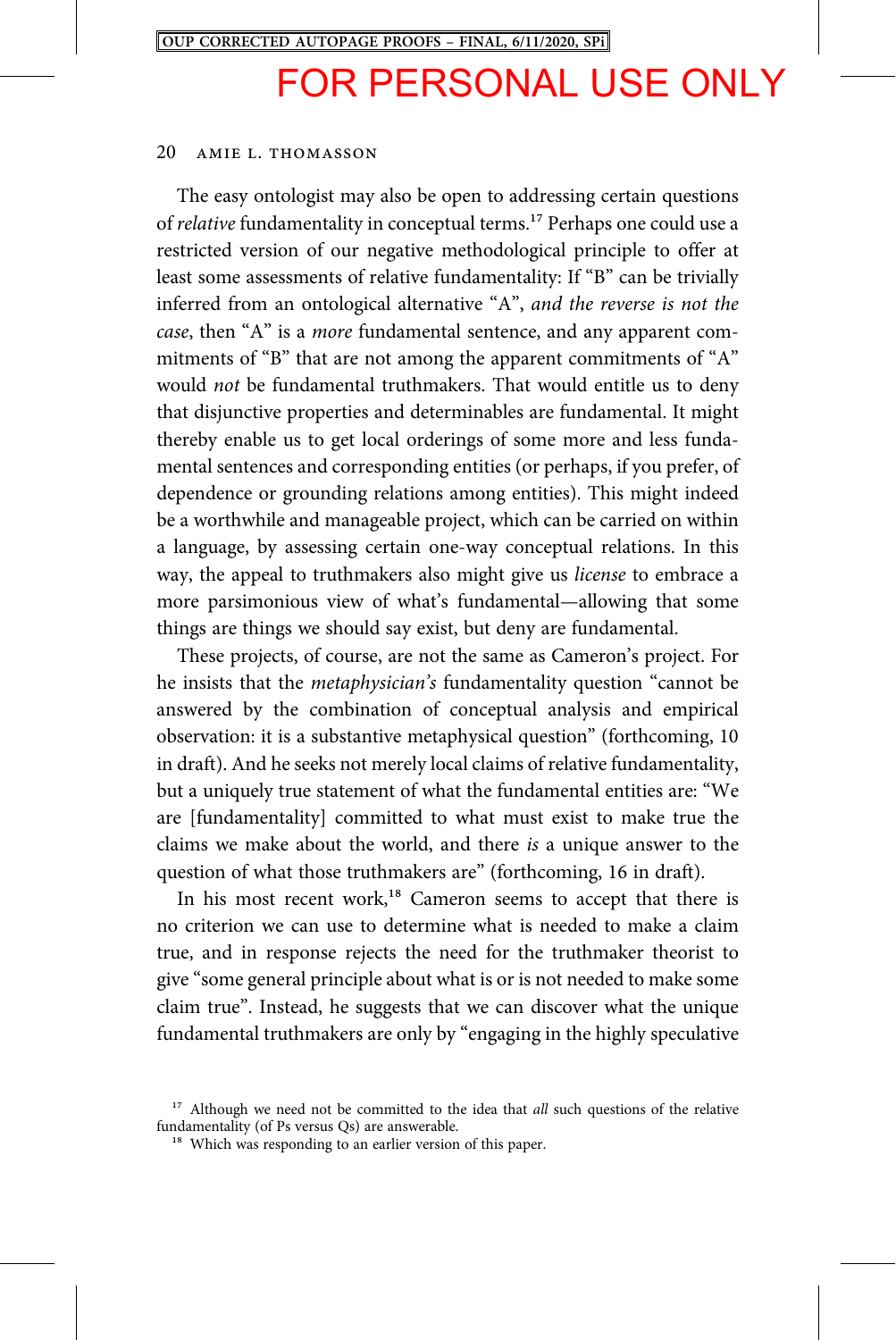# FOR PERSONAL USE ONLY

#### TRUTHMAKERS AND EASY ONTOLOGY 21

and highly fallible project of metaphysics . . . We have to get our hands dirty and engage with all the arguments metaphysicians give concerning the benefits of an ontology of tropes versus an ontology of states of affairs, or of the costs and benefits ontological nihilism" (forthcoming, 16 in draft).

Whether such a project can be done, and, if so, how one could do it, would have to be topics for another occasion. It is worth noting, however, that adopting the easy approach to ontology should give us reason to hesitate before embracing this project. For if there are often mutual (rather than one-way) trivial entailments across sentences—all true that have different apparent ontological commitments, what grounds can there be for thinking that one but not the other (of statements made in various ontologically alternative languages) gives us the uniquely true statement of what the fundamental ontology is? Taking on this project leaves us with a massive (and familiar) epistemological puzzle: how are we supposed to tell which of these is the real grounds of the truth? Avoiding such epistemological mysteries for metaphysics was, of course, a central goal of the project of easy ontology.

One response to the epistemological mystery is to suggest that, while there are different ways of saying what the fundamental truthmakers are, we should simply weigh up the competing options by comparing theoretic virtues, and thereby arrive at the true fundamental ontology.<sup>19</sup> There are, however, familiar grounds (which I will not rehash here) for doubting that we can appeal to theoretic virtues to answer serious metaphysical questions.<sup>20</sup> At this stage in the dialectic, we might expect some response to the criticisms of the epistemological mysteries surrounding such serious approaches to metaphysics.

Another reason for doubting the viability of Cameron's ambitious project comes from truthmaker theory itself. For many truthmaker theorists were originally motivated by criticisms of the so-called 'picture theory' of the relation between language and the world, according to

<sup>&</sup>lt;sup>19</sup> Cameron (forthcoming, 16 in draft) comes close to suggesting this, recommending that we simply engage in arguments assessing costs and benefits. Laurie Paul (2012) explicitly defends appealing to theoretic virtues as a method for metaphysics.

<sup>&</sup>lt;sup>20</sup> For an overview of some of these epistemological difficulties, see my (2017b, 369-70).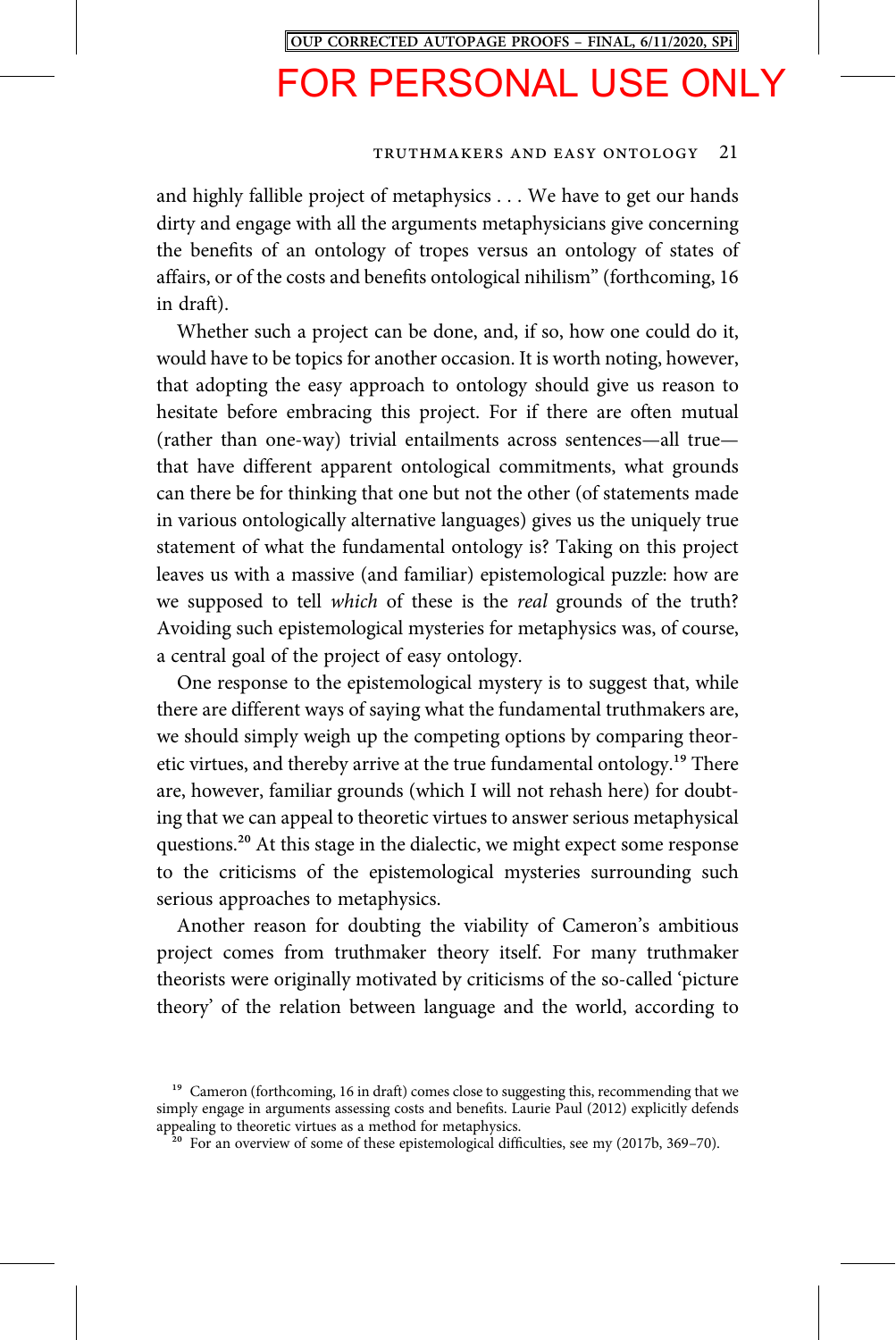#### 22 AMIE L. THOMASSON

which "the character of reality can be 'read off' our linguistic representations of reality—or our suitably regimented linguistic representations of reality" (Heil 2003, 6). A truthmaker theorist who aims to provide a uniquely true description of what's fundamental denies that we can read features of reality off just any ways we have of representing reality. Nonetheless, in thinking that there is (among all the ontologically alternative ways in which fundamental reality might be described) one that is uniquely true in 'corresponding to the ontological structure of the world', Cameron still presupposes that there is some privileged representation of reality where the terms of the language 'line up with' the *true* fundamental ontology—and so seems committed to a version of the picture theory that many truthmaker theorists reject.

Given the availability of ontologically alternative languages, however, it seems likely that any statement one could give of what the fundamental entities are could be rivalled by a statement in an ontologically alternative language. The idea that one but not the others of these ontologically alternative languages gives us the 'true' story about what the fundamental entities are seems to itself rely on a picture theory that would take the world to have to have a fundamental ontological structure that mirrors some but not other modes of expression.

The real lesson of the need to abandon the picture theory, I would say, is that we should give up looking for a 'best language' in which one could then claim to have a correlation between the terms of the language and the 'true ontology'—or even the 'true fundamental ontology' of the world. And that means giving up looking for a uniquely true statement of what the true ontology of the world is. For in whatever terms we describe the fundamental ontology, these could (assuming we accept easy ontological inferences) be expressed instead in some ontologically alternative language, with different apparent ontological commitments. And we are left with the usual crisis in the epistemology of metaphysics in asking by what methods we could possibly hope to determine which of these is 'the correct' one. (I hope I will be forgiven if I find 'we just have to get our hands dirty and do some really hard metaphysics' to be a less than satisfying response to the epistemological crisis.)

All of this adds up to trouble for the view that one can both accept the easy ontologist's trivial arguments for the existence of many sorts of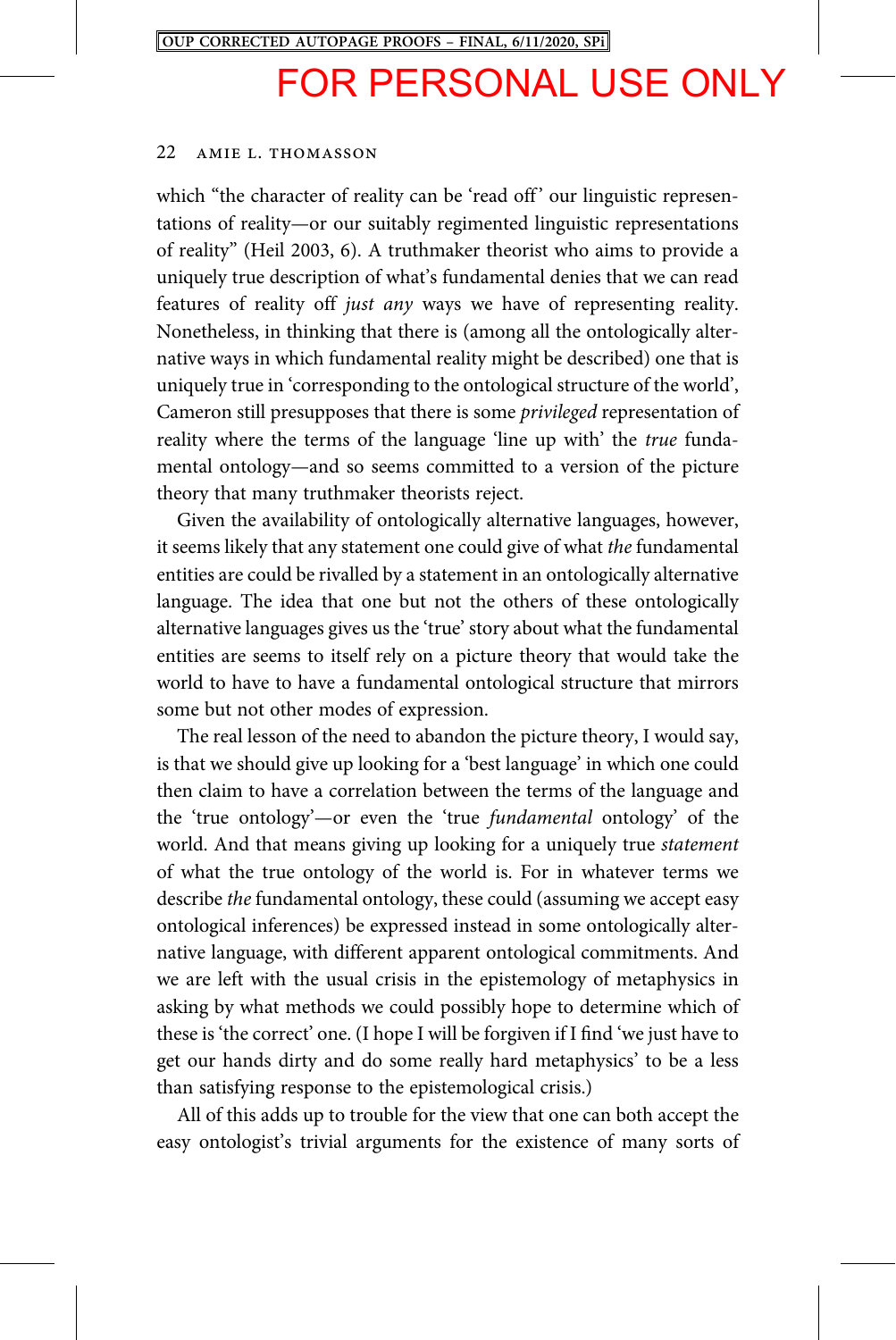# FOR PERSONAL USE ONLY

### TRUTHMAKERS AND EASY ONTOLOGY 23

entity, and yet still think that truthmaker theory will enable us to engage in a new ontological project: determining what (given our best theory) we are committed to saying is fundamental. As I have argued, if we accept the idea that language is ontologically flexible, then the appeal to truthmakers cannot give us any method for determining what the fundamental truthmakers are. Moreover, even if one allows that truthmakers give us no method, embracing the project of finding a uniquely true statement of what the fundamental truthmakers are leaves us in epistemological mystery, and leads us back to a version of the picture theory that the appeal to truthmakers was designed to free us from.

Not all truthmaker theorists embrace the goal of getting a uniquely true statement of what's fundamental.<sup>21</sup> Early on, Armstrong acknowledged that "in metaphysics we have a certain latitude in what we assign as truthmakers for particular truths...There can very reasonably be disagreement among metaphysicians . . . about what the truthmakers for certain truths are" (2004, p. 33). Jonathan Schaffer explicitly notes that often a theory will only have disjunctive fundamentality commitments say, to arrangements of particles, or objects, or a wave function, or... which simply act as *constraints* without telling us the true fundamental ontology (2008, 18). The theory that simply states 'You exist', for example:

is fundamentality-committed to the existence of fundamental entities sufficient to ground the truth of the proposition that you exist. This does not tell us whether these fundamental entities are an arrangement of particles, or perhaps an effective wave-function abstracted from the wave-function of the whole universe, or anything else. But it does impose constraints. Supposing that particles are fundamental, it tells us that the fundamental entities include particles arranged you-wise. (2008, 18)

Schaffer is admirably upfront in rejecting the goal of finding a uniquely true statement of the fundamental ontology, and doesn't propose any

<sup>&</sup>lt;sup>21</sup> It seems that Heil and Dyke would both reject such projects.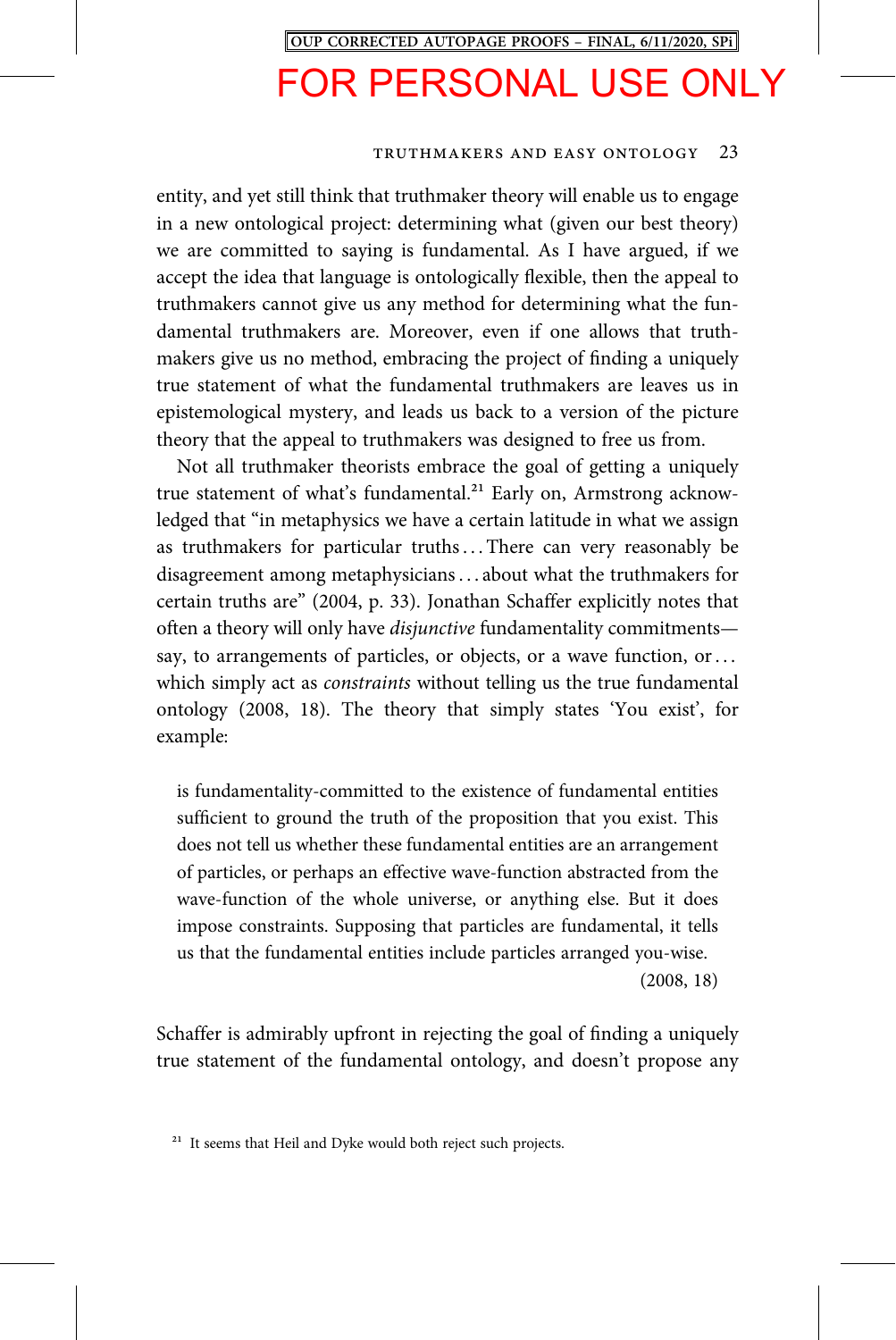### 24 AMIE L. THOMASSON

principle to aid in determining what the fundamental ontology is.<sup>22</sup> All he gives is a way of conceiving of truthmaking as grounding, according to which:

For all p, for all w, (if p is true at w, then p's truth at w is grounded in the fundamental features of w). (2008, 10)

But (given the openness of the truthmaking constraint) this does not even purport to give us guidance on determining which of various ontologically alternative statements gives us a statement of what those fundamental truthmakers are.<sup>23</sup>

Schaffer's own proposed answer to what the fundamental truthmakers are also remains admirably neutral among statements that could be made in ontologically alternative languages. His proposed answer is that the one and only truthmaker (in any given world) is the world (2010a, 307). But what is the world? At one point he speaks of it as a 'big concrete object', but quickly adds that this:

will play no role in the discussion. It is merely grammatically impossible to speak of the truthmakers in a category-neutral way. The fan of facts may substitute a fact, namely, the way the world is . . . The fan of tropes may substitute the global tropes, namely, the ways that are the world. (2010a, 309)

If we do aim to determine what is fundamental by appealing to what the basic truthmaker(s) are, then it may indeed be that the most that

<sup>&</sup>lt;sup>22</sup> Heil also does not suggest that we can appeal to truthmakers to determine what the fundamental ontology is, saying for example "It is an open question what the ultimate truthmakers are for true descriptions of the world" (2003, 189). Instead, he appeals to truthmakers largely in opposing the 'picture theory', and insisting that statements about ordinary objects, mental states, and the like may be made true by the world, without requiring that we 'posit' 'higher level' entities as truthmakers (2003, 55).

 $\frac{1}{23}$  Rettler (2015, §5) similarly accepts that "we are not able to distinguish between whether tables or simples-arranged-tablewise are the truthmakers for sentences about tables". His 'general truthmaker view' just maintains that we are committed to there being something that makes the statements we accept true, and so also seems to retain the needed ontological neutrality (2015, 16). As Rettler puts it, on his General Truthmaker View, ontological commitments "can't be read off of sentences at all" (2015, 19).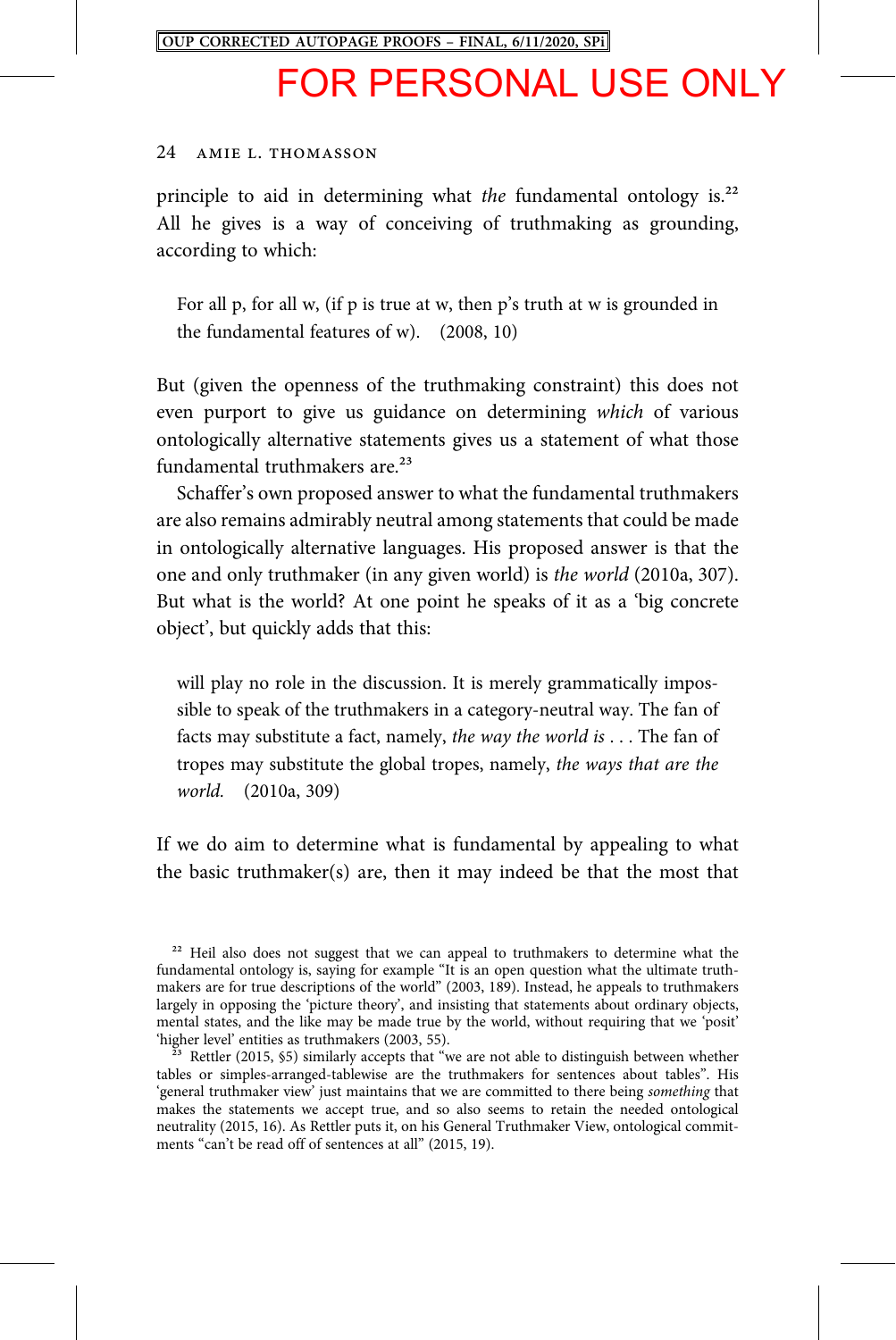# FOR PERSONAL USE ONLY

### TRUTHMAKERS AND EASY ONTOLOGY 25

can be said is that the world—in this ontologically neutral sense—is what is fundamental.<sup>24</sup> For rival ontological descriptions of the world, in ontologically alternative languages, will always remain available, undermining the claim of any such description to provide the uniquely true (ontological) account of what the fundamental entities are.

This does capture something of what truthmaker theorists wanted: the idea that, as Heather Dyke puts it, "what reality is like dictates which of our utterances are true. Truths are true in virtue of the way reality is" (2007, 80). And it does seem to me clearly a better alternative—and one that does not invite epistemic mysteries—to simply accept that the world (in an ontologically neutral sense) (Schaffer 2008) or being 'something' (in an ontologically neutral sense) (Rettler 2015) may make all of the relevant ontologically alternative statements true—there being no pressure to choose among them, or pretense that the world somehow makes this choice for us.

Nonetheless, as I will turn to argue next, even accepting the generic idea that the world or 'something' makes all of our statements true may be accepting too much.

### **4. Truthmakers as a constraint**

As the discussion in Section 3 suggests, the truthmaker approach may be taken as having a more modest goal: simply imposing a constraint or requirement on any acceptable ontological view, that one must at least give some account of what the fundamental truthmakers are for the claims one accepts. One might, of course, accept this job for truthmakers without embracing the idea that there is a uniquely true statement of what the fundamental truthmakers are. Indeed this is, I think, the more standard view among truthmaker theorists.

<sup>&</sup>lt;sup>24</sup> And this should be taken not as an endorsement of a 'blobby' ontology, of a world without ontological distinctions, but rather as a refusal to privilege any particular statement of the ontology in more ontologically specific terms.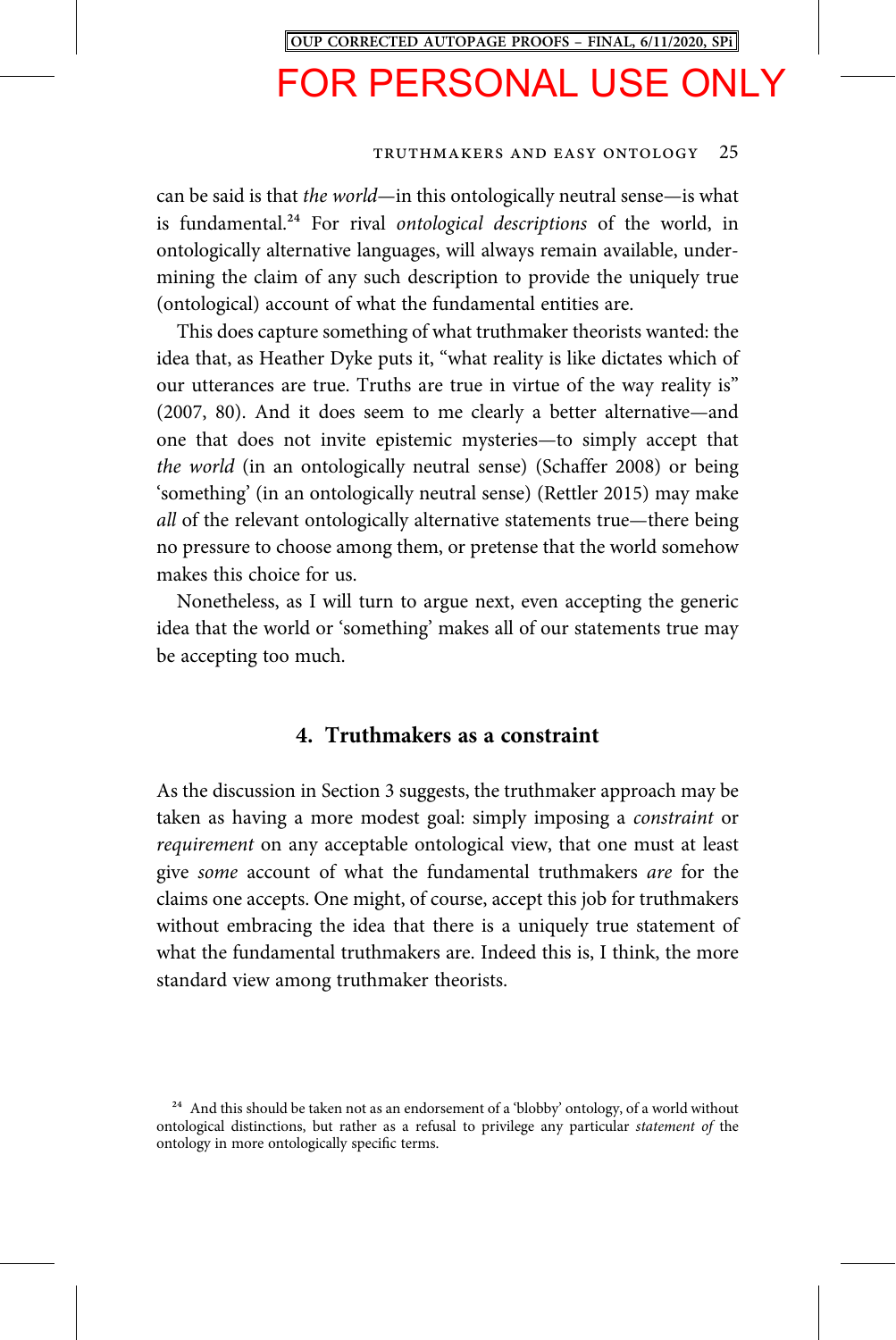### 26 AMIE L. THOMASSON

Truthmakers have often been invoked as a constraint in metaphysics. Both Armstrong (2004) and Heil (2003) trace the idea of truthmakers to C. B. Martin, who introduced the truthmaker principle that "when a statement concerning the world is true, there must be something about the world that makes it true" (Heil 2003, 61). As the idea of truthmakers was popularized by Armstrong, the primary role of the appeal to truthmakers was to serve as a constraint on metaphysics. Armstrong introduces his book on truthmakers by criticizing Ryle for failing to say what the truthmakers are for dispositional truths, and writing "the truthmaker insight . . . prevents the metaphysician from letting dispositions 'hang on air' as they do in Ryle's philosophy of mind. That is the ultimate sin in metaphysics, or at any rate, in a realist metaphysics" (2004, 3). Thus, the appeal to truthmakers is often thought to play a central role in 'catching cheaters' and ruling out 'dubious ontologies'. Theodore Sider writes that the point of the truthmaker principle (that "for every truth T, there exists an entity—a 'truth-maker'—whose existence suffices for the truth of T") is to "rule out dubious ontologies that posit 'ungrounded' truths'" (2001, 36), and to catch 'cheaters' who are "unwilling to accept an ontology robust enough to bear the weight of the truths [they feel] free to invoke" (2001, 41).

And so, since its inception, a popular use of truthmaker theory has been the idea that the appeal to truthmakers can enable us to *rule out* certain ontological views: that if truthmakers are not provided, the view is illegitimate. This idea is enshrined in the doctrine known as 'the truthmaker principle': the view that every true proposition must be made true by something (Beebee and Dodd 2005, 1). Armstrong proposes the same idea under the name 'Truthmaker Maximalism'—the idea that "every truth has a truthmaker" (2004, 5). Yet he admits that he does not "have any direct argument" for Truthmaker Maximalism, adding simply, "My hope is that philosophers of realist inclinations will be immediately attracted to the idea that a truth, any truth, should depend for its truth on something 'outside' it, in virtue of which it is true" (2004, 7). This hope has been borne out—many have been immediately attracted by it. But the question is whether that attraction comes from considering a too narrow diet of examples, and from insufficient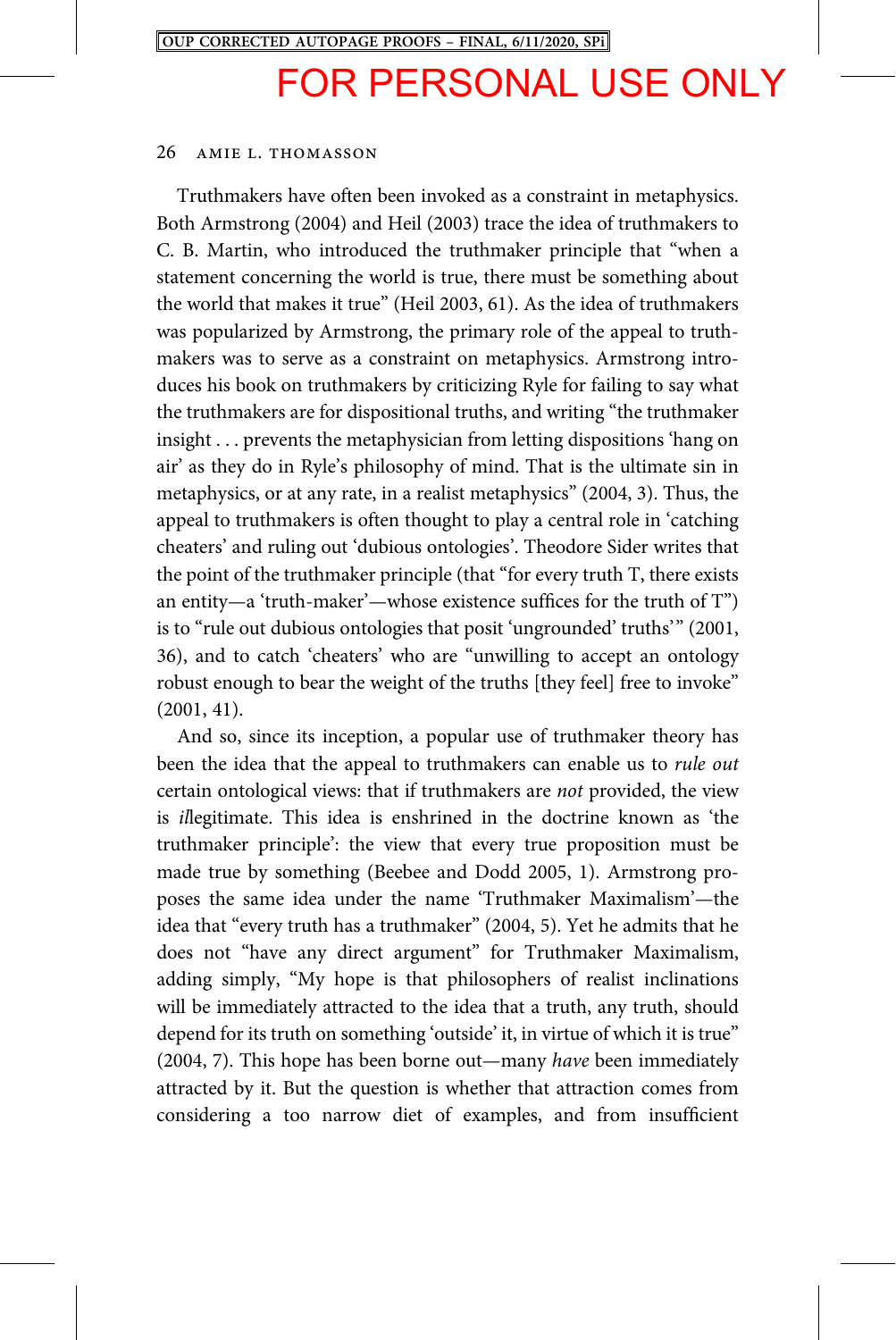# FOR PERSONAL USE ONLY

#### TRUTHMAKERS AND EASY ONTOLOGY 27

appreciation of the strengths of alternative views, particularly non-Representational views of certain areas of discourse.<sup>25</sup>

The Rylean example immediately shows the problem with the idea that appeals to truthmakers provides a suitable way of 'catching cheaters' and ruling out certain views. For Ryle (1949) is not properly criticized as failing to answer the question of what the truthmakers are for dispositional truths (about the mind or anything). The very point of Ryle's discussion in The Concept of Mind (which Armstrong seemed to miss) was to argue against the assumption that all forms of discourse served the same functional role—of aiming to describe portions of reality (such that we can then aptly ask "what way is the world in virtue of which these truths are true?"). Instead, as Ryle (1949) argues at length, dispositional talk does not even aim to describe covert dispositional properties, categorical properties, laws of nature, or powers. Instead, it serves a very different function: licensing inferences about what might happen in a variety of circumstances.

While there is not space to fully make this case here, the use of truthmakers even in the limited role of 'catching cheaters', by requiring metaphysicians to state the truthmakers for their claims, completely ignores the possibility of a functional pluralism in language: the idea that areas of discourse may have different functions, and that not all forms of discourse (not even all indicative utterances) serve the purpose of describing or tracking some portion of reality that must be a certain way to make the statement true. Truthmaker theorists assume that all true simple indicative sentences have truthmakers (Mulligan, Simons, and Smith 1984, 313–14)—but this is to assume a kind of functional monism. It is to assume something like what Huw Price calls a 'Representationalist' theory of language that assumes that all our "statements 'stand for', or 'represent' aspects of the world" (Price 2011, 5). This is an assumption Ryle fought against, Wittgenstein warned of, and that, more recently, such authors as Huw Price (2011, 14–33), Robert Brandom (1994), and Michael Williams (2011) have inveighed against in general terms.

<sup>&</sup>lt;sup>25</sup> Blackburn (1993, 4) uses the term 'non-descriptive' rather than 'non-Representational' for such views.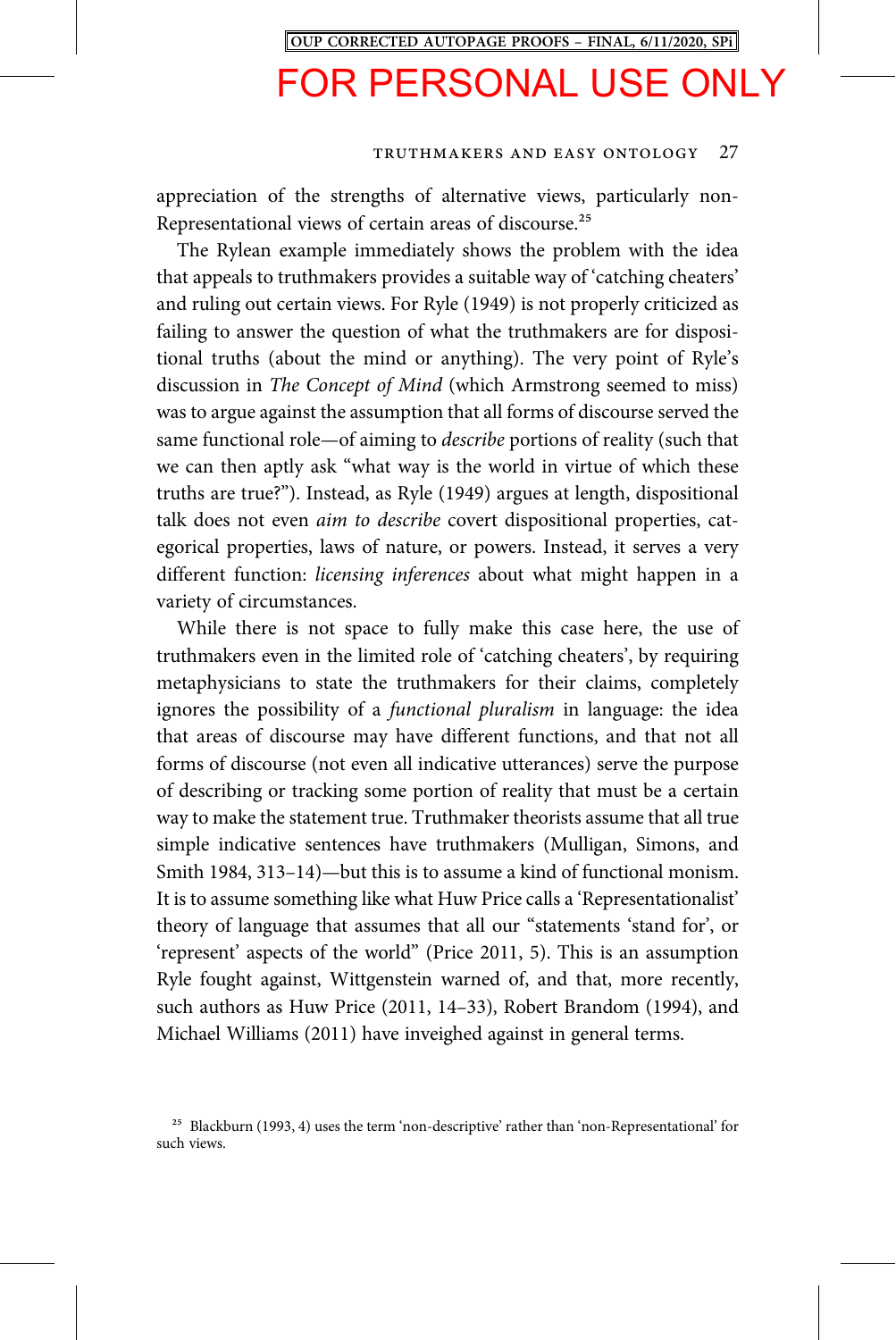### 28 AMIE L. THOMASSON

If we take on board the assumption that all true indicative statements require truthmakers, taken as "some portion of reality in virtue of which that truth is true" (Armstrong 2004, 5), then we presuppose that all such indicative statements have the function of tracking certain features of the world<sup>26</sup>—such that the relevant statements are *defective* if there fails to be some feature of the world that can make them true. But there are welldeveloped, viable philosophical approaches to many areas of discourse that deny this (Price 2011). As an early example, one can find Ramsey's (1931) view that universal generalizations (what he called 'variable hypotheticals') "are not judgments but rules for judging. 'If I meet a phi, I shall regard it as a psi'", where his reason for this is in part because asking 'what would make [For all x, Px] true' would "force us to make it a conjunction, and to have a theory of conjunctions which we cannot express for lack of symbolic power" (1929, 134). In more recent work, consider the expressivist views of moral discourse developed by Simon Blackburn (1993) and Allan Gibbard (2003); the treatments of modal discourse by Wilfred Sellars (1958), Robert Brandom (1994), and myself (2020); and many other cases. Such non-Representational approaches treat an area of discourse as fundamentally serving some other function—say, to express and coordinate attitudes, to endorse prescriptions, to make explicit the rules of use for our terms, or to license inferences.

Fully developed,<sup>27</sup> alternative functional stories may also explain why we come to make the relevant statements in the indicative mood, and how they may be *true*, without that requiring that they be *made* true by some 'portion of reality' (Price 2011, 8–9). Here again, there is an important connection to easy ontology. For example, once we accept that there are easy inferences from any proposition <that P> to "It is a fact **that P>"**, we can be assured that we are entitled to infer, say, from 'torturing kittens is morally wrong' that 'it is a fact that torturing kittens is morally wrong'—and so to acquire a commitment to what I have elsewhere called a form of 'simple realism' about moral facts (2015,

<sup>&</sup>lt;sup>26</sup> That is, roughly, that they serve as e-representations in something like Price's sense (2011, 20) of representations that have as their job to "co-vary with something else—typically some external factor, or environmental condition" (2011, 20).

<sup>&</sup>lt;sup>27</sup> For example, in Simon Blackburn's (1993) 'quasi-realist' program.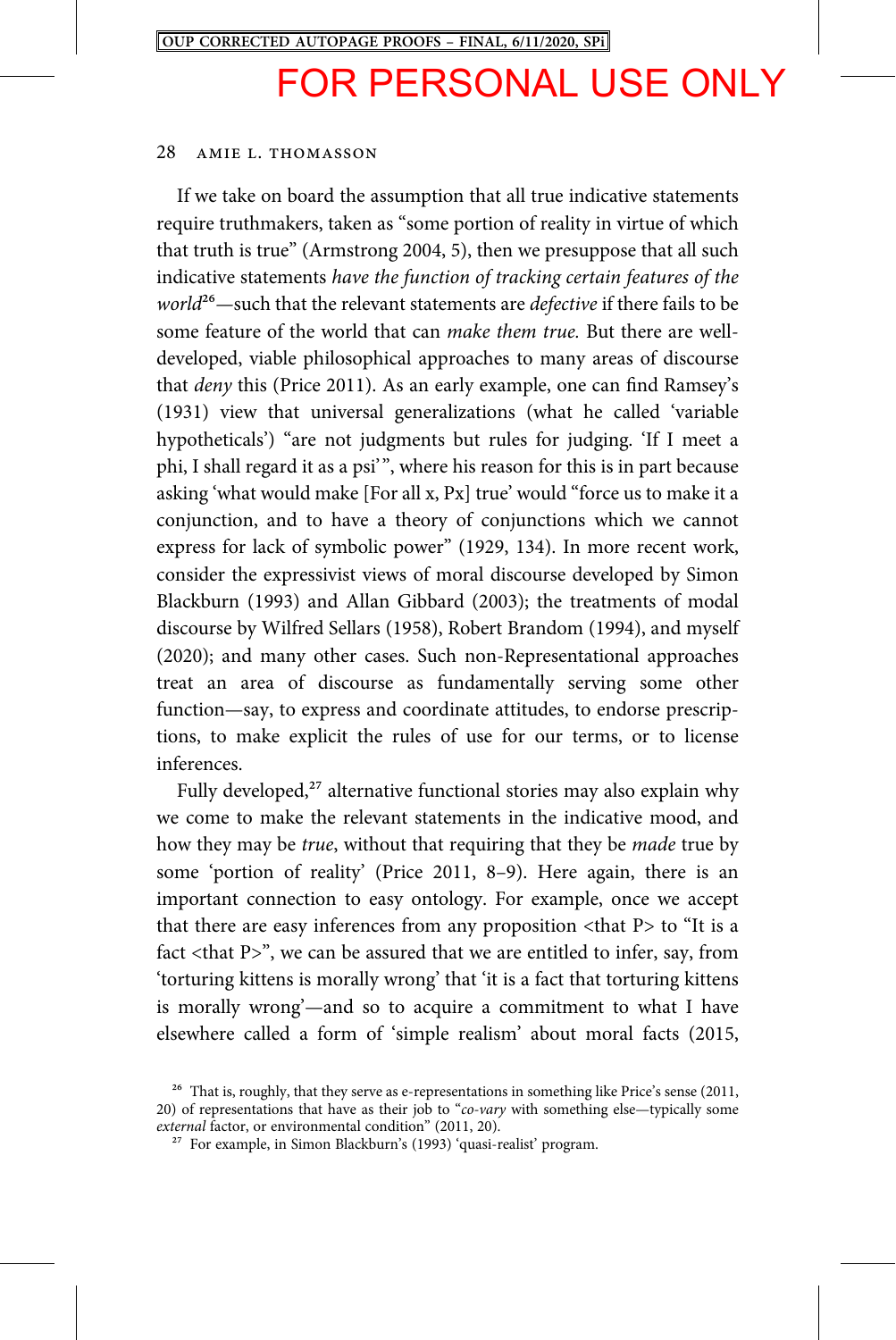# FOR PERSONAL USE ONLY

### TRUTHMAKERS AND EASY ONTOLOGY 29

145–58). This adds to the plausibility of alternative functional stories, by showing that they are perfectly consistent with beliefs that there are the relevant facts, properties, etc. There are many forms of speech from which we can get trivial inferences to the existence of the relevant facts and objects rather than requiring that we 'posit truthmakers' to explain what *makes* the relevant claims true.

Once we (with the easy ontologist) see our talk about the relevant facts as derived by hypostatizations from other forms of speech, however, we can see that these facts are not suited to play the role of truthmakers. For truthmakers were supposed to play an explanatory role, to be that in virtue of which the truth is true. But if talk of such facts just arises via hypostatizations out of the relevant truths, then the facts posited can't explain the truths except via a blatant dormitive virtue explanation.<sup>28</sup> Otherwise put, if saying 'it is a fact that torturing kittens is morally wrong' is just a hypostatization out of 'torturing kittens is morally wrong', licensed by the rules for introducing fact talk, then the former can't explain what makes the latter true, any more than 'poppies have the dormitive virtue' (as a simple hypostatization out of 'poppies make us sleepy') can *explain why* poppies make us sleepy. So while we may start with an alternative functional story, and come to be entitled to say that such indicative statements in some deflated sense 'describe facts' about what is moral or what is possible, this is not a matter of treating them as having the relevant facts as truthmakers in the original sense given to the idea of 'truthmakers' as "that in the world in virtue of which sentences or propositions are true" (Mulligan, Simons, and Smith 1984, 289).<sup>29</sup> Accepting the easy approach to ontology thus both makes it clear how a non-Representational approach may lead to a form of (simple) realism and why it would nonetheless be a mistake to treat the relevant

 $28$  For further discussion of this point, see my (2015, 156–7).

<sup>&</sup>lt;sup>29</sup> I have no objection if someone wants to introduce some deflated sense of 'truthmaking' according to which it only requires, for every truth P, that there be a fact that P (without requiring that it is in virtue of the existence of P that the statement is true). Nor do I object to asking questions of the form "What makes it true that P?" in the sense of what Price calls a "firstorder request for an explanation" of why P—for example, asking for a scientific explanation of why snow is white (rather than for a 'metaphysical explanation' of what makes "Snow is white" true) (Price 2011, 14).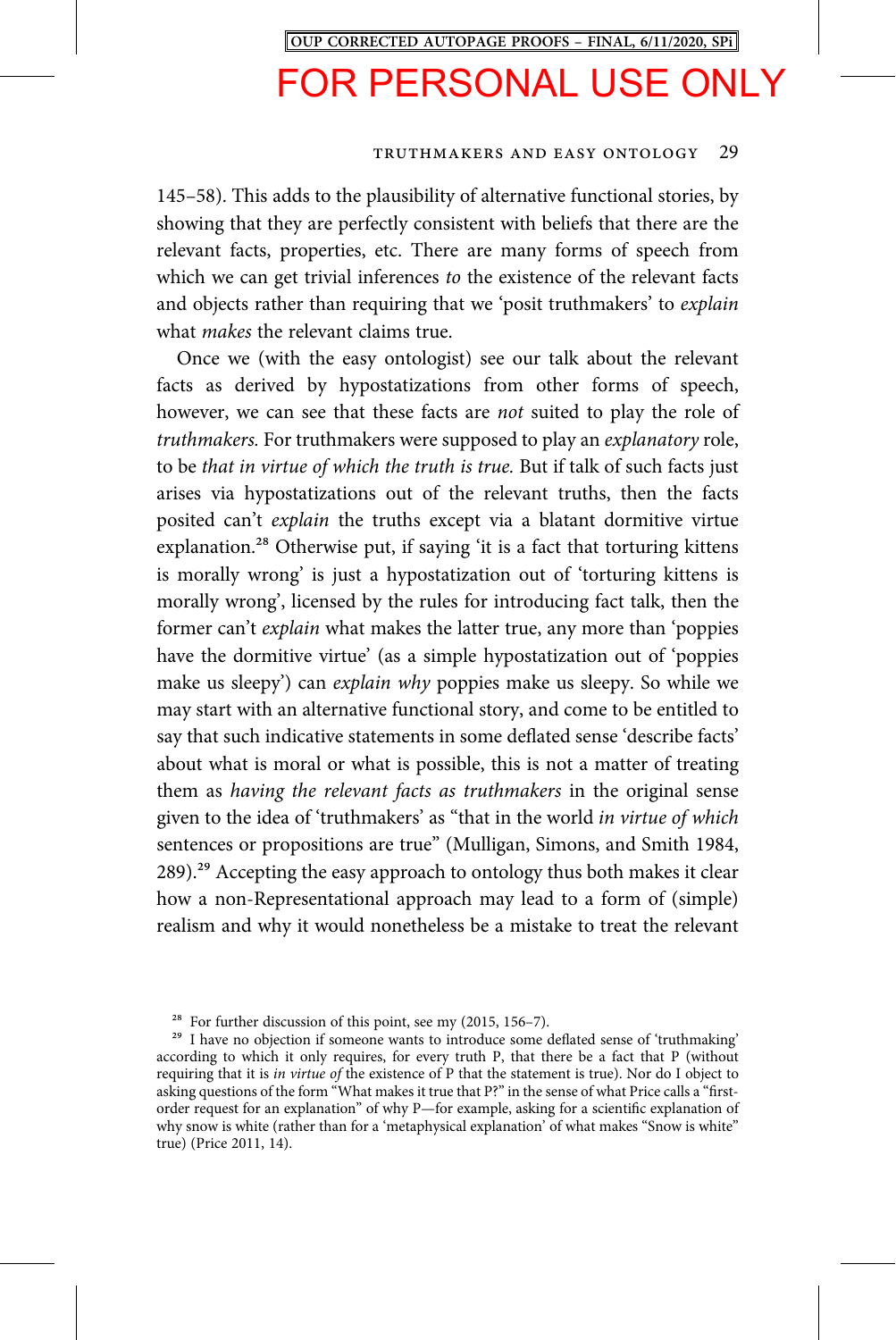### 30 AMIE L. THOMASSON

facts as truthmakers, or to demand that some proper truthmakers be presented in order to avoid 'cheating'.

I do not aim here to argue for any (local or global) non-Representational view. All I aim to note is that truthmaker theorists are not entitled to presuppose that all such views are false, untenable, or involve 'cheating'. Accepting a 'truthmaker principle' as a way of ruling out certain views does just that, and blinds us to the possibilities that different areas of discourse may serve different functions, in ways that make it inappropriate to demand some account of what the 'portion of reality' is, in virtue of which they are made true. As Price, following a range of expressivists, urges, "issues that seem at first sight to call for a metaphysical treatment may be best addressed in another key altogether" (2011, 26). That is, before demanding truthmakers for all truths, we had better step back and settle whether we have an adequate understanding of how the discourse in question functions, whether it aims to track worldly features, and, if not, what functions it does serve in our lives and in our language, and how the discourse works.

All of this requires far more extensive discussion, of course. The lesson here is simply that one is certainly not entitled to unilaterally invoke a 'truthmaker principle' as a way to rule out certain sorts of view without engaging with the contrary view that such a principle is based on a failure to acknowledge the possibility of functional pluralism in language, and without engaging with contrary proposals about how different areas of discourse work, what functions they serve, and how they may entitle us to refer to the relevant facts and objects without those having any prospect of serving as truthmakers. This gives us reason for pause in accepting an appeal to truthmakers as a constraint on ontologies, even if it is stated ontologically neutrally in terms that say only that all true propositions must be made true by 'the world' or (with Rettler 2015) say merely that all true propositions must have 'something' that makes them true.

### **5. Conclusions**

The easy approach to ontology was formulated in opposition to the neo-Quinean approach. While it renders existence questions easy to answer,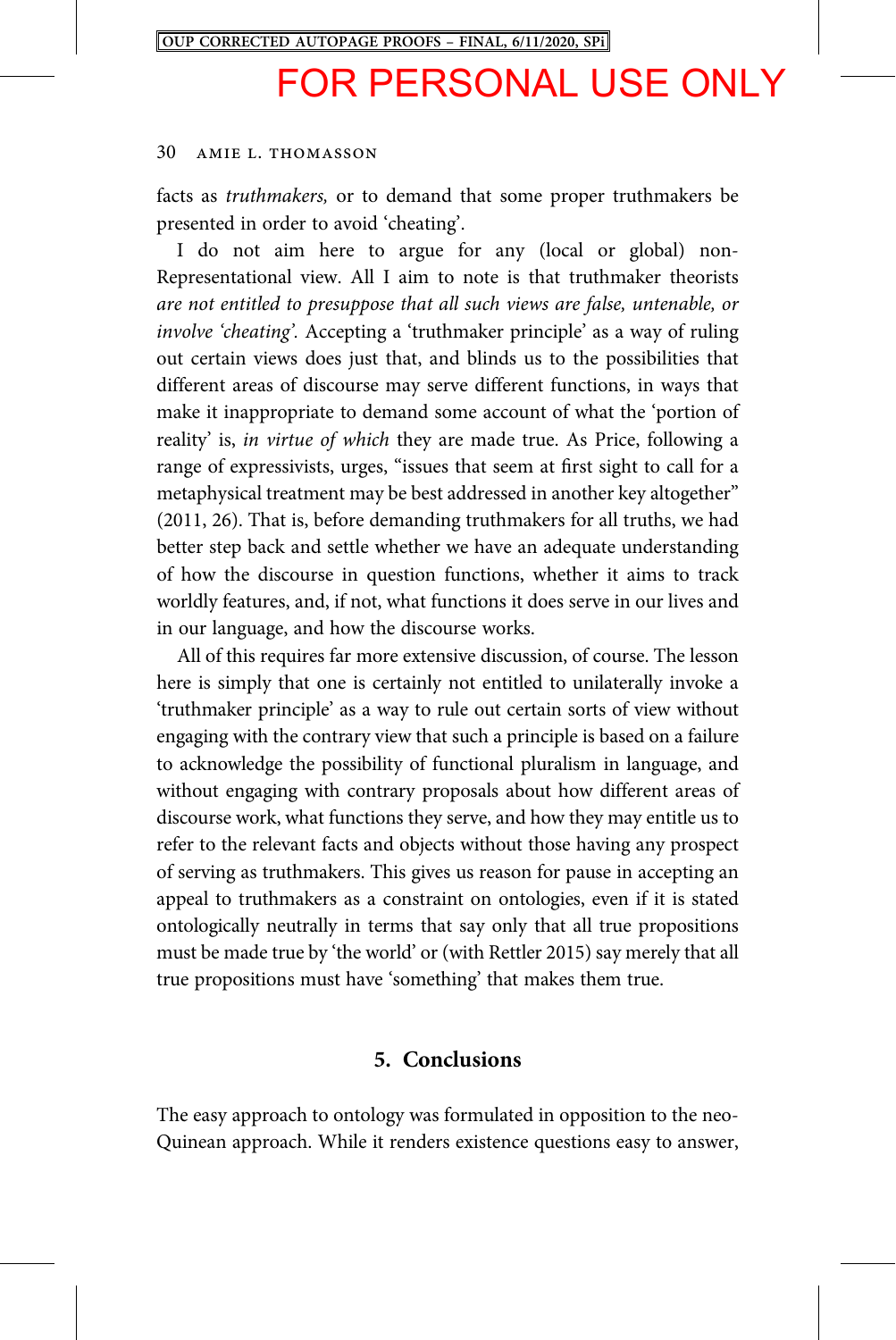### TRUTHMAKERS AND EASY ONTOLOGY 31

there is a common thought that it leaves open other difficult questions for ontology—including the question "What makes what true?" As I have argued, this question may itself be interpreted either in a strong sense (asking for a uniquely true statement of what the fundamental truthmakers are) or in a weak sense (simply requiring that metaphysicians give some account of the truthmakers for any truths they accept). I have argued, however, that those who accept the easy approach to ontology have reason to hesitate to pursue either of these questions. While truthmaker theorists in some ways appear as allies of easy ontology, the easy approach to ontology, more fully understood, also casts doubt on their 'further projects' for metaphysics.

What else should we do? As Section 4 suggests, one thing we should do is to begin our inquiries a step back from metaphysics—not just jumping into the question of what the truthmakers are for a given area of discourse, but first asking questions about the functions the discourse fulfills, and the rules it follows.<sup>30</sup> As the easy approach to ontology shows, following those rules sometimes can entitle us to refer to the relevant objects and facts without 'positing' them as 'truthmakers'.

Another thing we can do is to reconceive of the work of metaphysics, thinking of it neither as in the business of discovering what exists or nor as aiming to discover what makes what true.<sup>31</sup> Instead, I have argued elsewhere (2018, 2017a, 2017b) that we should reconceive the work of metaphysics as fundamentally conceptual work. Some metaphysical work may be better seen as involving descriptive conceptual work in investigating the workings and interrelations among our concepts. That may include work that could reveal relative fundamentality relations as well as modal truths, and work in determining whether and, if so, how parts of our everyday conceptual scheme may be reconciled with the conceptual schemes and empirical results from the natural sciences. In other cases, I think metaphysical work is better reconceived as involving normative conceptual work: not analyzing the concepts we do have, but

<sup>&</sup>lt;sup>30</sup> At least some truthmaker theorists might be open to this move. John Heil, for example, at a couple of places speaks favorably of the idea that "the concepts we use have evolved to satisfy a variety of purposes" (2003, 43; cf. 49).

<sup>&</sup>lt;sup>31</sup> Though the empirical sciences may certainly address non-mysterious versions of existence and fundamentality questions.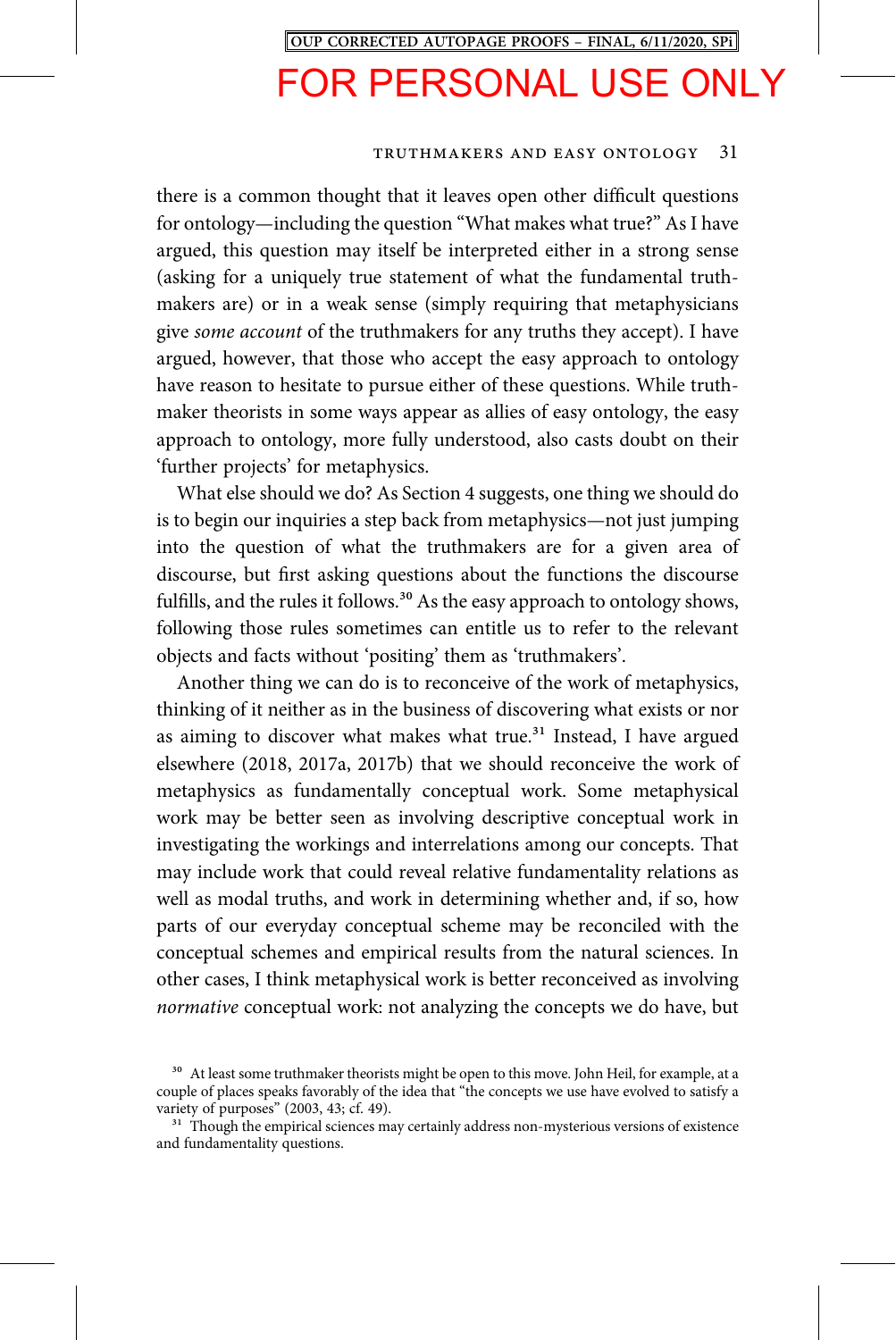### 32 AMIE L. THOMASSON

pressing for what concepts we should have, to serve a variety of purposes in the social and natural contexts in which we find ourselves. But all of that is the story for another day.<sup>32</sup>

### **Works cited**

- Alston, William P. (1958). "Ontological Commitments." Philosophical Studies 9/1–2: 8–17.
- Armstrong, David M. (1997). A World of States of Affairs. Cambridge: Cambridge University Press.
- Armstrong, David M. (2004). Truth and Truthmakers. Cambridge: Cambridge University Press.
- Beebee, Helen and Julian Dodd, eds. (2005). Truthmakers. Oxford: Oxford University Press.
- Bigelow, John (1988). The Reality of Numbers: A Physicalist's Philosophy of Mathematics. Oxford: Clarendon Press.
- Blackburn, Simon (1993). Essays in Quasi-Realism. New York: Oxford University Press.
- Brandom, Robert B. (1994). Making It Explicit. Cambridge, MA: Harvard University Press.
- Cameron, Ross (2008). "Truthmakers and Ontological Commitment: Or How to Deal with Complex Objects and Mathematical Ontology without Getting into Trouble." Philosophical Studies 140: 1–18.
- Cameron, Ross (2010). "How to Have a Radically Minimal Ontology." Philosophical Studies 151: 249–64.
- Cameron, Ross (forthcoming). "Truthmaker and Metametaphysics," in Ricki Bliss and James Miller, eds., Routledge Handbook of Metametaphysics. London: Routledge.
- Dyke, Heather (2007). Metaphysics and the Representational Fallacy. New York: Routledge.
- Gibbard, Allan (2003). Thinking How to Live. Cambridge, MA: Harvard University Press.

³² See my (2016, 2017a, 2017b, 2018) for development of this idea.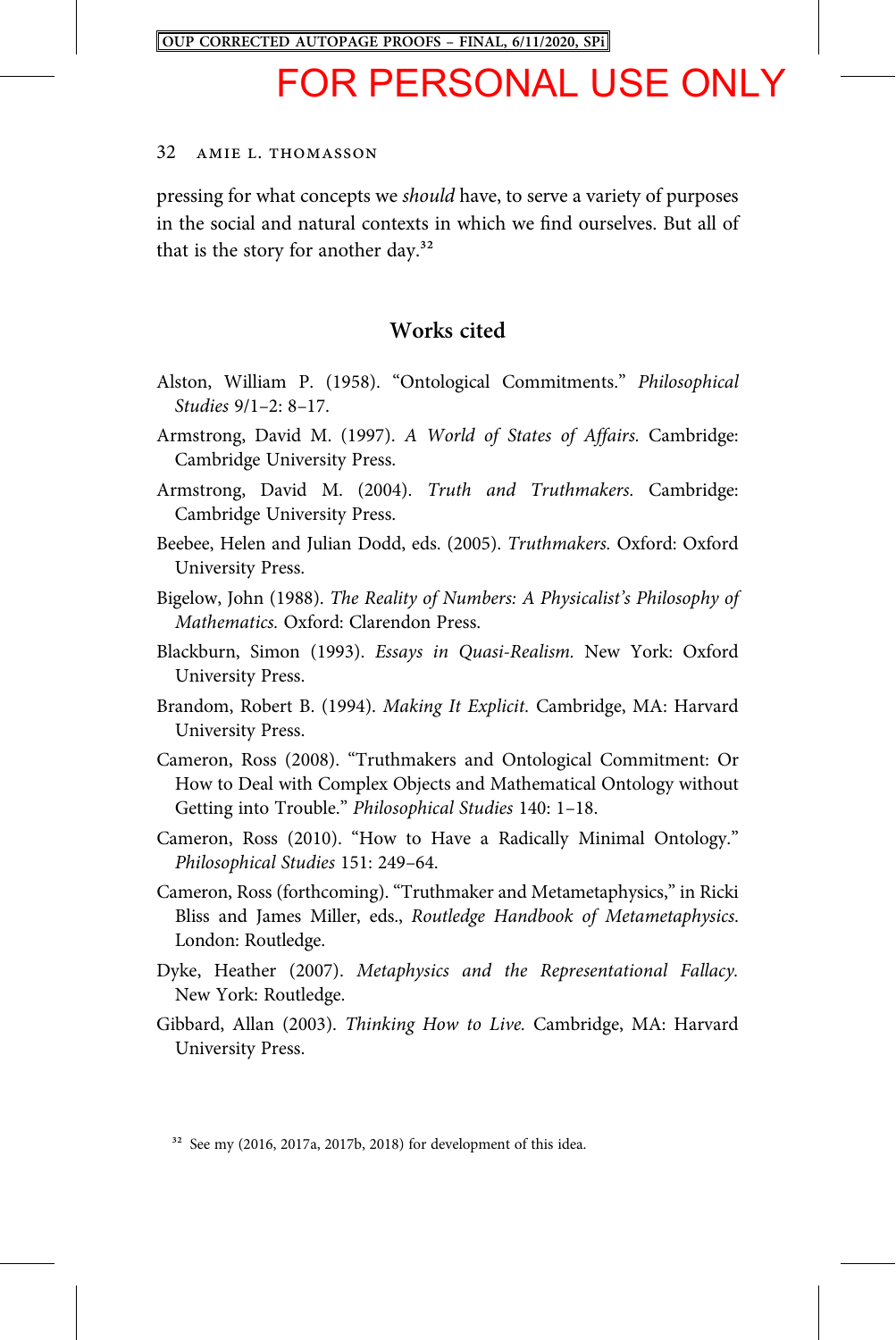## FOR PERSONAL USE ONLY

#### TRUTHMAKERS AND EASY ONTOLOGY 33

- Hale, Bob and Crispin Wright (2001). The Reason's Proper Study: Essays towards a Neo-Fregean Philosophy of Mathematics. Oxford: Clarendon.
- Hawley, Katherine (2019). "Comments on Ontology Made Easy by Amie Thomasson." Philosophy and Phenomenological Research 9/1: 229–35.
- Hawthorne, John and Andrew Cortens (1995). "Towards Ontological Nihilism." Philosophical Studies 79: 143–65.
- Heil, John (2003). From an Ontological Point of View. Oxford: Oxford University Press.
- Mulligan, Kevin, Peter Simons, and Barry Smith (1984). "Truth-Makers." Philosophy and Phenomenological Research 44/3: 287–321.
- Paul, L. A. (2012). "Metaphysics as Modeling: The Handmaiden's Tale." Philosophical Studies 160: 1–29.
- Price, Huw (2011). Naturalism without Mirrors. Oxford: Oxford University Press.
- Quine, W. V. O. (1953). "On What There Is," in From a Logical Point of View. Cambridge, MA: Harvard University Press: 1–19.
- Ramsey, F. P. (1931). "General Propositions and Causality," in R. B. Braithwaite (ed) The Foundations of Mathematics and Other Logical Essays with a preface by G. E. Moore. London: Kegan Paul, Trench, Trubner, & Co.: 237–55.
- Rettler, Bradley (2015). "The General Truthmaker View of Ontological Commitment." Philosophical Studies 173: 1405–25. doi: 10.1007/s11098- 015-0526-x.
- Schaffer, Jonathan (2008). "Truthmaker Commitments." Philosophical Studies 141: 7–19.
- Schaffer, Jonathan (2009). "On What Grounds What," in David Chalmers, David Manley, and Ryan Wasserman, eds. Metametaphysics. Oxford: Oxford University Press: 347–83.
- Schaffer, Jonathan (2010a). "The Least Discerning and Most Promiscuous Truthmaker." Philosophical Quarterly 60/239: 307–24.
- Schaffer, Jonathan (2010b). "Monism: The Priority of the Whole." The Philosophical Review 119/1: 31–76.
- Schiffer, Stephen (2003). The Things We Mean. Oxford: Oxford University Press.
- Sellars, Wilfrid (1958). "Counterfactuals, Dispositions and the Causal Modalities." In Minnesota Studies in Philosophy of Science, Volume 2: